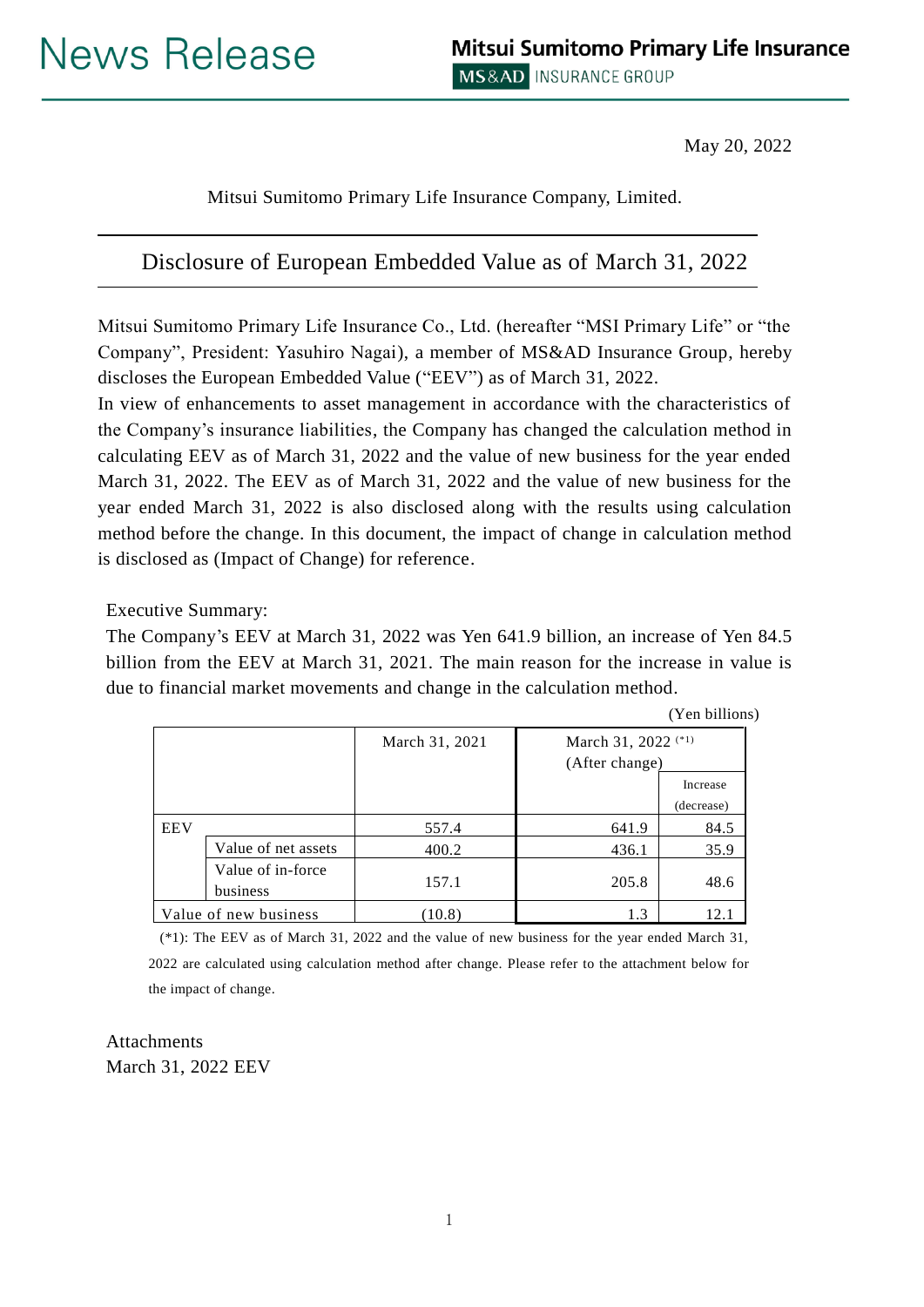# **[Attachments]**

## **March 31, 2022 EEV**

## **Contents**

## **1. Overview**

- 1-1. Embedded Value
- 1-2. EEV
- 1-3. The Company's EEV
- 1-4. Use of EV

## **2. EEV Calculation Results**

- 2-1. The Company's EEV
- 2-2. Value of Net Assets
- 2-3. Value of In-force Business
- 2-4. Value of New Business

## **3. Movement Analysis of EEV**

## **4. Sensitivity Analysis**

- 4-1. Sensitivity Analysis of EEV
- 4-2. Sensitivity Analysis of the Value of New Business

## **5. EEV Methodology**

## **6. Principal EEV Assumptions**

## **7. Actuarial Opinion**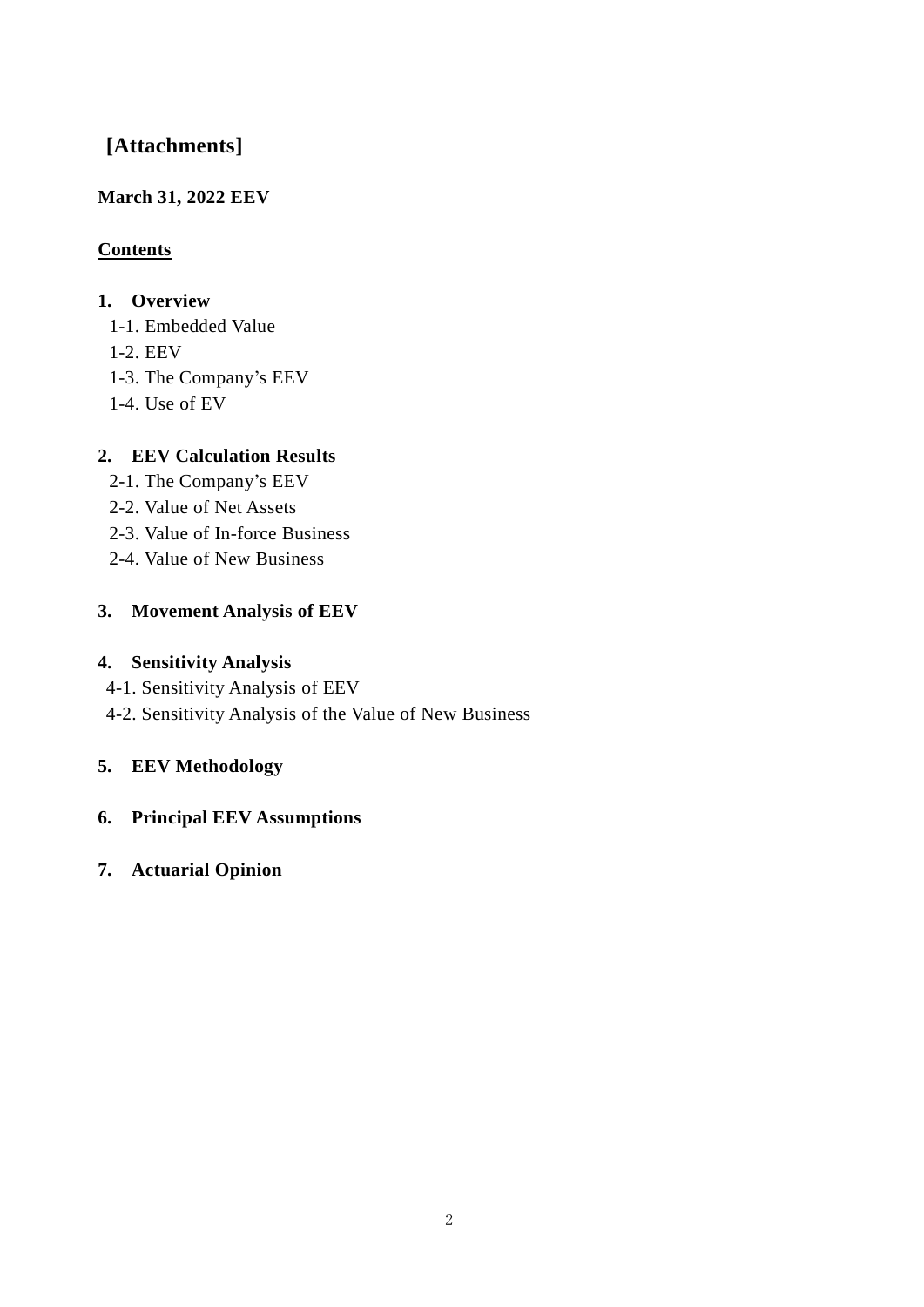### **1. Overview**

### **1-1. Embedded Value**

Embedded value ("EV") is calculated by adding the value of net assets at the valuation date to the discounted present value of future profits arising from the in-force business at the valuation date ("Value of In-Force").

Business performance can be difficult to interpret using current statutory accounting which applies initial costs at the time of insurance contract sale, with profits emerging in later years. By considering the present value of future profits of in-force business, EV can be said to be a useful supplement to statutory accounting measures regarding business performance and company value.

### **1-2. EEV**

The EEV Principles and related guidance were published in May 2004 by the CFO Forum, an organization comprising the chief financial officers of Europe's leading life insurers, in order to improve consistency and transparency in EV reporting. In October 2005, further guidance on minimum required disclosures of sensitivities and other items was provided by the CFO Forum. In May 2016, an amended version of the EEV Principles was published by the CFO Forum which permits the use of projection methods and assumptions aligned with those applied for the European Solvency II regime, which came into effect in January 2016, and equivalent market consistent solvency regimes. EEV is EV calculated following the EEV Principles and related guidance, and the calculation of EEV has been adopted by a large number of life insurers in Europe and Japan.

### **1-3. The Company's EEV**

The EEV disclosed herein covers only the business of the Company. As a result, the EEV disclosed herein is not the consolidated EEV of MS&AD Insurance Group, and does not cover the business of other life insurers, non-life insurers, or reinsurers within the Group

In the calculation of EEV, the Company has adopted a market-adjusted valuation approach. A market-adjusted valuation approach is based on the valuation by the market-consistent approach, while the value of fixed products are calculated using a discount rate that reflects the spread rates of actual assets held by the Company, and is based on the discussion in the Insurance Capital Standard (ICS) being developed by the International Association of Insurance Supervisors. We have chosen a market-adjusted approach to better reflect the enhancements to asset management in accordance with the characteristics of the Company's insurance liabilities, and also, through the adoption of the EEV Principles and associated guidance, to increase the transparency and comparability of the calculation of our results.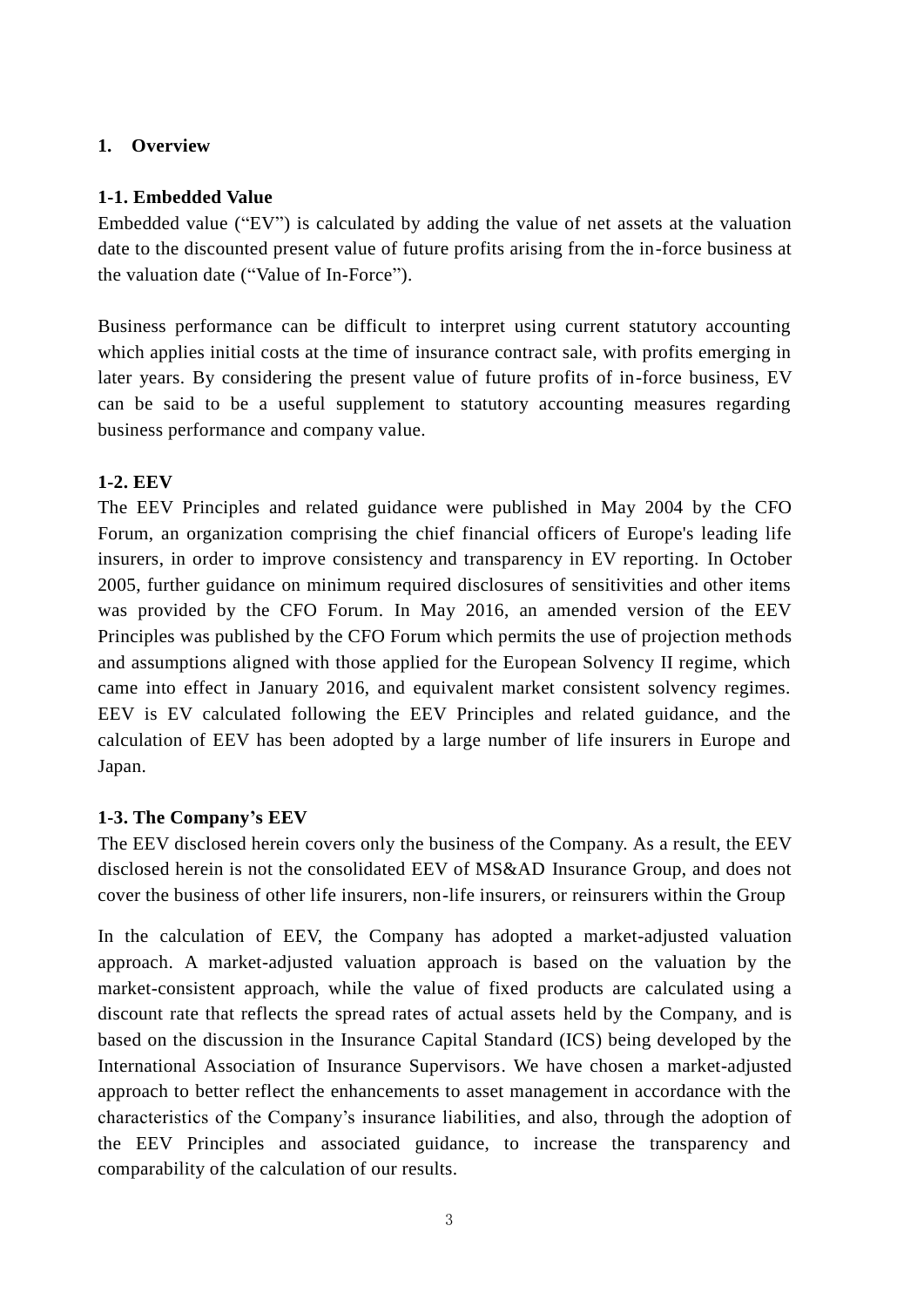#### **1-4. Use of EV**

In calculating the EV of the Company, numerous assumptions are required concerning the future, which is inherently uncertain. As a result, future conditions may differ, perhaps significantly, from those assumed in the calculation of the embedded value. Further, the EV is not the only indicator of the value of a company, and investors may incorporate other information into their views on the value of a company which may differ significantly from the EV. Sufficient caution should be exercised when using the EV, with the aforementioned considerations kept in mind.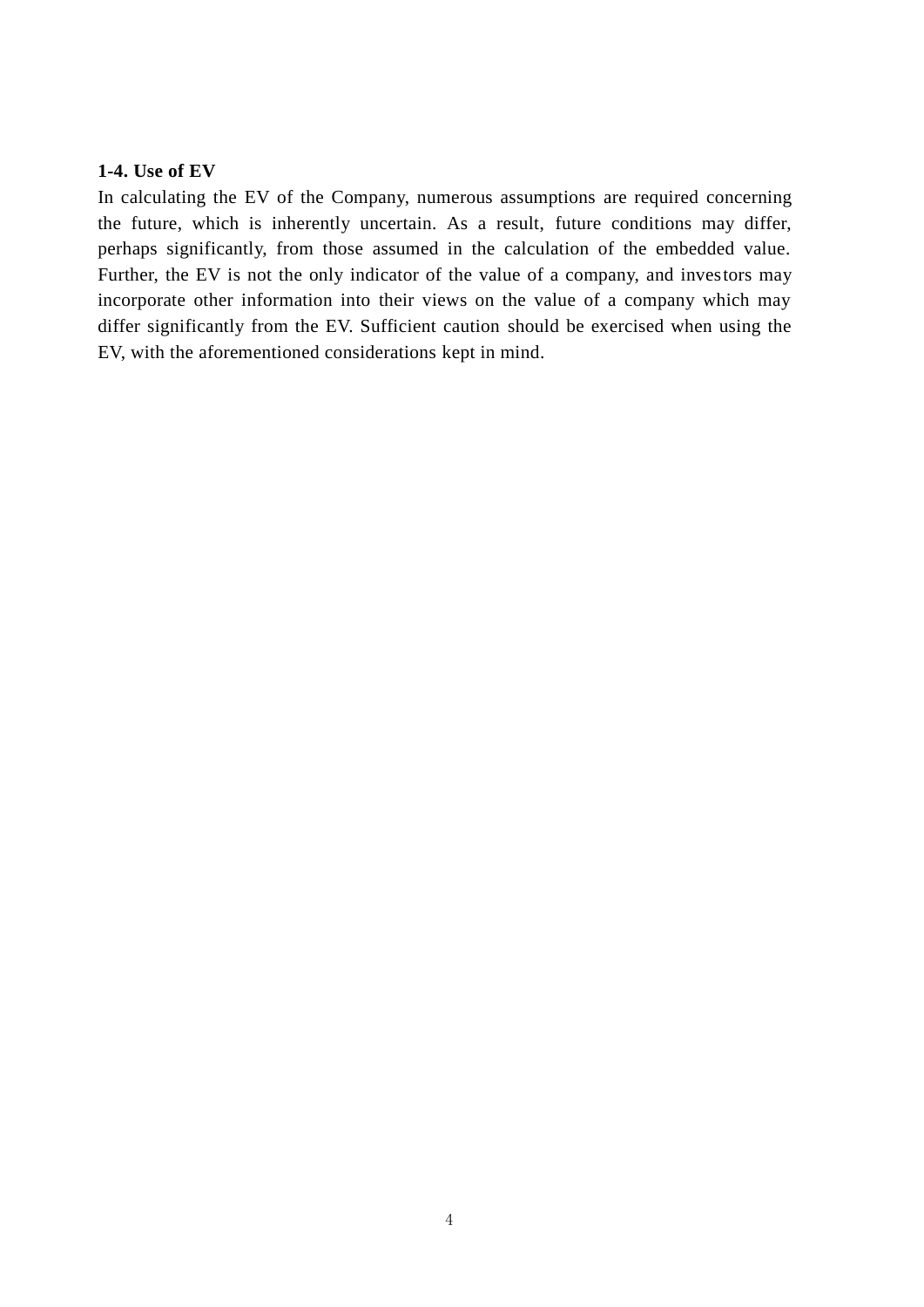### **2. EEV Calculation Results**

#### **2-1. The Company's EEV**

The EEV of the Company at March 31, 2022 was Yen 641.9 billion, an increase of Yen 84.5 billion (+15.2%) from EEV at March 31, 2021. The overall value of net assets was Yen 436.1 billion, an increase of Yen 35.9 billion and the value of in-force business was Yen 205.8 billion, an increase of Yen 48.6 billion.

The increase of EEV was mainly due to financial market movements and change in calculation method.

|            |                               |                |                | (Yen billions) |
|------------|-------------------------------|----------------|----------------|----------------|
|            |                               | March 31, 2021 | March 31, 2022 |                |
|            |                               |                |                | Increase       |
|            |                               |                |                | (decrease)     |
| <b>EEV</b> |                               | 557.4          | 641.9          | 84.5           |
|            | Value of net assets           | 400.2          | 436.1          | 35.9           |
|            | Value of in-force<br>business | 157.1          | 205.8          | 48.6           |
|            | Value of new business         | (10.8)         | 1.3            | 12.            |

(Impact of change)

(Yen billions)

|                       |                               | March 31, 2022<br>(Calculation Method)<br>Before change) | March 31, 2022<br>(Calculation Method<br>After change) |          |
|-----------------------|-------------------------------|----------------------------------------------------------|--------------------------------------------------------|----------|
|                       |                               |                                                          |                                                        | Increase |
|                       |                               |                                                          | (decrease)                                             |          |
| <b>EEV</b>            |                               | 587.7                                                    | 641.9                                                  | 54.2     |
|                       | Value of net assets           | 436.1                                                    | 436.1                                                  | 0.0      |
|                       | Value of in-force<br>business | 151.6                                                    | 205.8                                                  | 54.2     |
| Value of new business |                               | (6.8)                                                    | 1.3                                                    | 8.1      |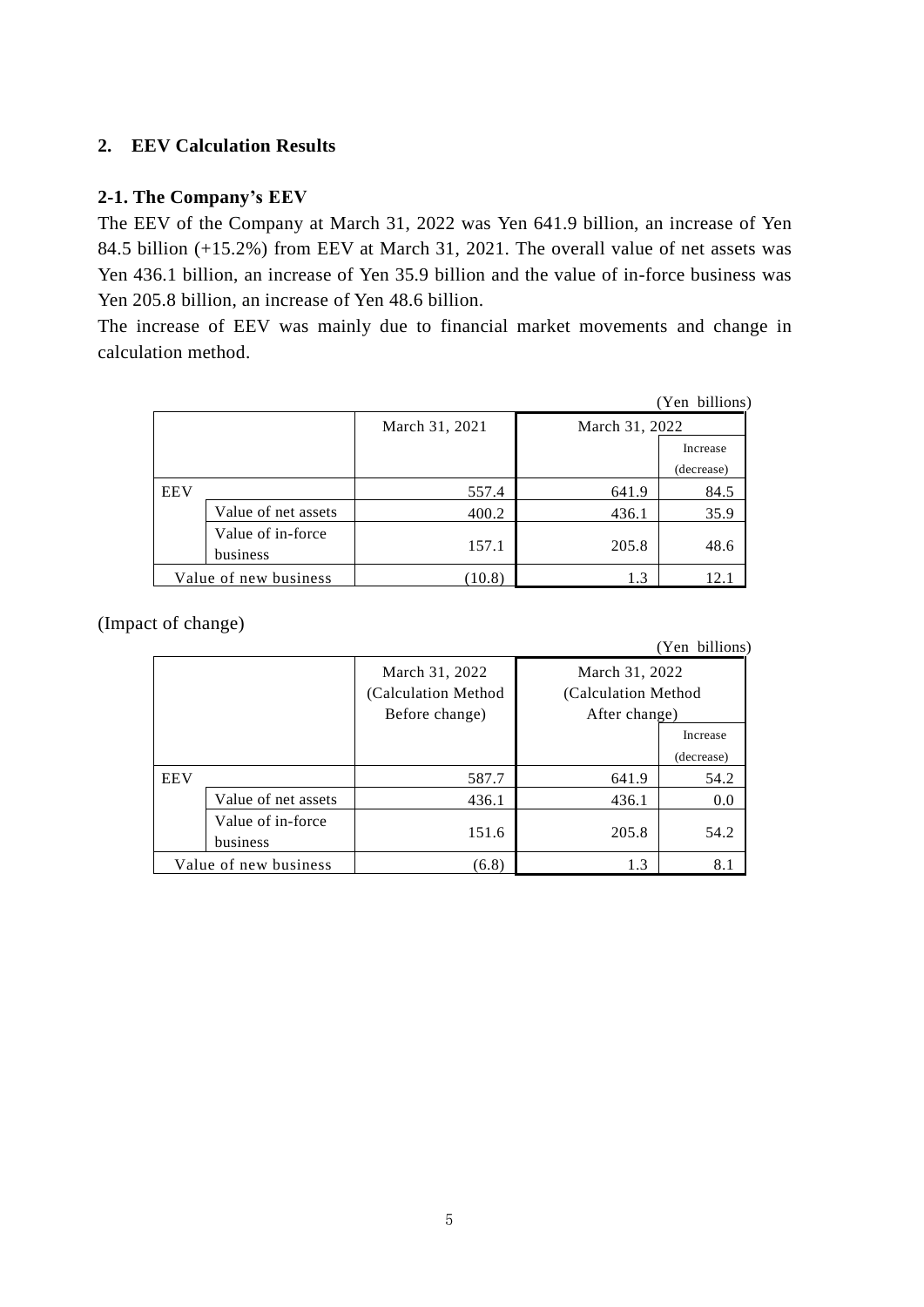#### **2-2. Value of Net Assets**

The value of net assets represents the market value of assets in excess of policyholder and other liabilities.

In other words, the value of net assets is calculated by adjusting the total net assets on the balance sheet for the retained earnings in quasi-equity liabilities, unrealized gains or losses in assets or liabilities not accounted for under the mark-to-market methodology and tax effect equivalents on the items above. The breakdown of the Company's value of net assets is as follows:

|                     |                                             |                |                | (Yen billions) |
|---------------------|---------------------------------------------|----------------|----------------|----------------|
|                     |                                             | March 31, 2021 | March 31, 2022 | Increase       |
|                     |                                             |                |                | (decrease)     |
| Value of net assets |                                             | 400.2          | 436.1          | 35.9           |
|                     | Net assets $(1)$                            | 219.9          | 248.7          | 28.8           |
|                     | Contingency reserve (*2)                    | 64.1           | 63.6           | (0.5)          |
|                     | Price fluctuation reserve                   | 180.0          | 194.0          | 14.0           |
|                     | Unrealized gains/losses on securities $(3)$ | 10.6           | 3.6            | (6.9)          |
|                     | Other adjustment $(4)$                      | (4.3)          | (1.0)          | 3.2            |
|                     | Tax effects on the above                    | (70.1)         | (72.8)         | (2.7)          |

(\*1): Excluding unrealized gains and losses on balance sheet.

.

- (\*3): The unrealized gains and losses on securities and certain other assets backing policy reserves (Yen 148.9 billion at March 31, 2021 and Yen (6.9) billion at March 31, 2022.) is allocated to the value of in-force rather than the value of net assets.
- (\*4): An adjustment regarding unamortized ceding commission of the surplus relief reinsurance has been made for EEV calculation.

<sup>(\*2):</sup> Excluding Contingency reserve III ("CR III"), which was reserved for minimum guarantee risk for variable products.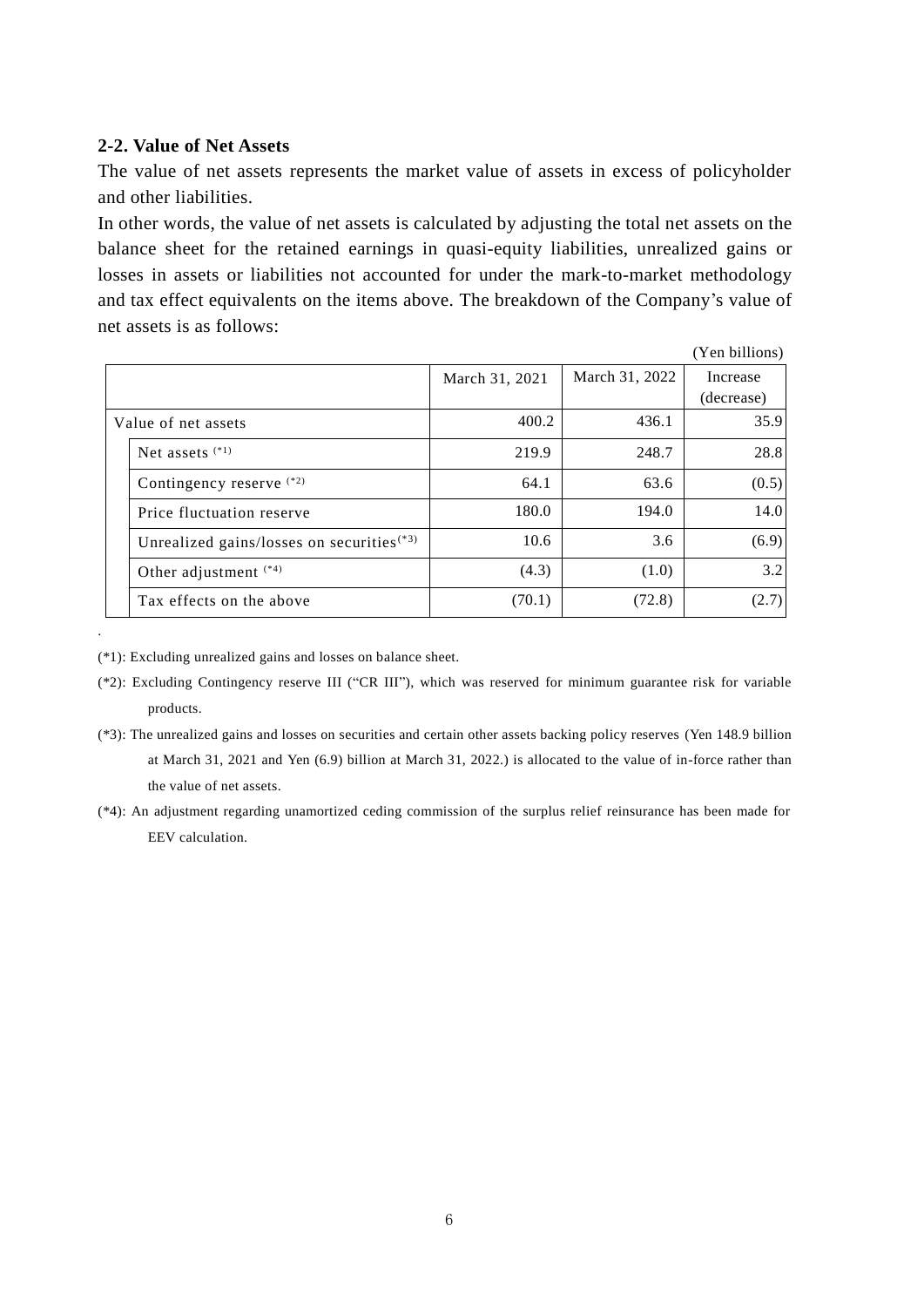#### **2-3. Value of In-force Business**

The value of in-force business corresponds to the present value of future profits arising from business in-force and the assets backing policy reserves, including the value of unrealized gains and losses on securities and certain other assets at the valuation date. The breakdown by item is as follows:

|                            |                                                   |                |                | (Yen billions)         |
|----------------------------|---------------------------------------------------|----------------|----------------|------------------------|
|                            |                                                   | March 31, 2021 | March 31, 2022 | Increase<br>(decrease) |
| Value of in-force business |                                                   | 157.1          | 205.8          | 48.6                   |
|                            | Present value of future profits                   | 171.7          | 245.4          | 73.6                   |
|                            | Time value of financial options and<br>guarantees | (6.9)          | (25.9)         | (19.0)                 |
|                            | Cost of holding required capital                  | (2.7)          | (2.8)          | (0.0)                  |
|                            | Allowance for non-hedgeable risks                 | (4.8)          | (10.7)         | (5.9)                  |

The present value of future profits is the present value of after-tax profits based on the projected cash flows calculated on a deterministic basis. The discount rate used in discounting cash flows related to asset investment and after-tax future profits is equal to the investment yield. For variable products, the investment yield of all assets is assumed to be the risk-free rate, while for fixed products, investment yield is assumed to be the risk-free rate plus a spread based on the actual assets held by the Company. In addition, it includes the value of unrealized gains and losses on securities and certain other assets backing policy reserves.

- The time value of financial options and guarantees is the value associated with the fluctuation of future cash flows, i.e. it is the value aside from the base value which is captured in the present value of future profits.
- The cost of holding required capital arises from the taxation on investment returns on required capital assets and the related investment expenses incurred for the management of the assets.
- The allowance for non-hedgeable risks covers costs not otherwise included in the present value of future profits or the time value of financial options and guarantees, including operational risk and other risk.

#### (Impact of change)

|                            |                                                   |                     |                           | (Yen billions) |
|----------------------------|---------------------------------------------------|---------------------|---------------------------|----------------|
|                            | March 31, 2022<br>March 31, 2022                  |                     | Increase                  |                |
|                            |                                                   | (Calculation Method | <b>Calculation Method</b> | (decrease)     |
|                            |                                                   | Before change)      | After change)             |                |
| Value of in-force business |                                                   | 151.6               | 205.8                     | 54.2           |
|                            | Present value of future profits                   | 173.6               | 245.4                     | 71.7           |
|                            | Time value of financial options and<br>guarantees | (15.0)              | (25.9)                    | (10.9)         |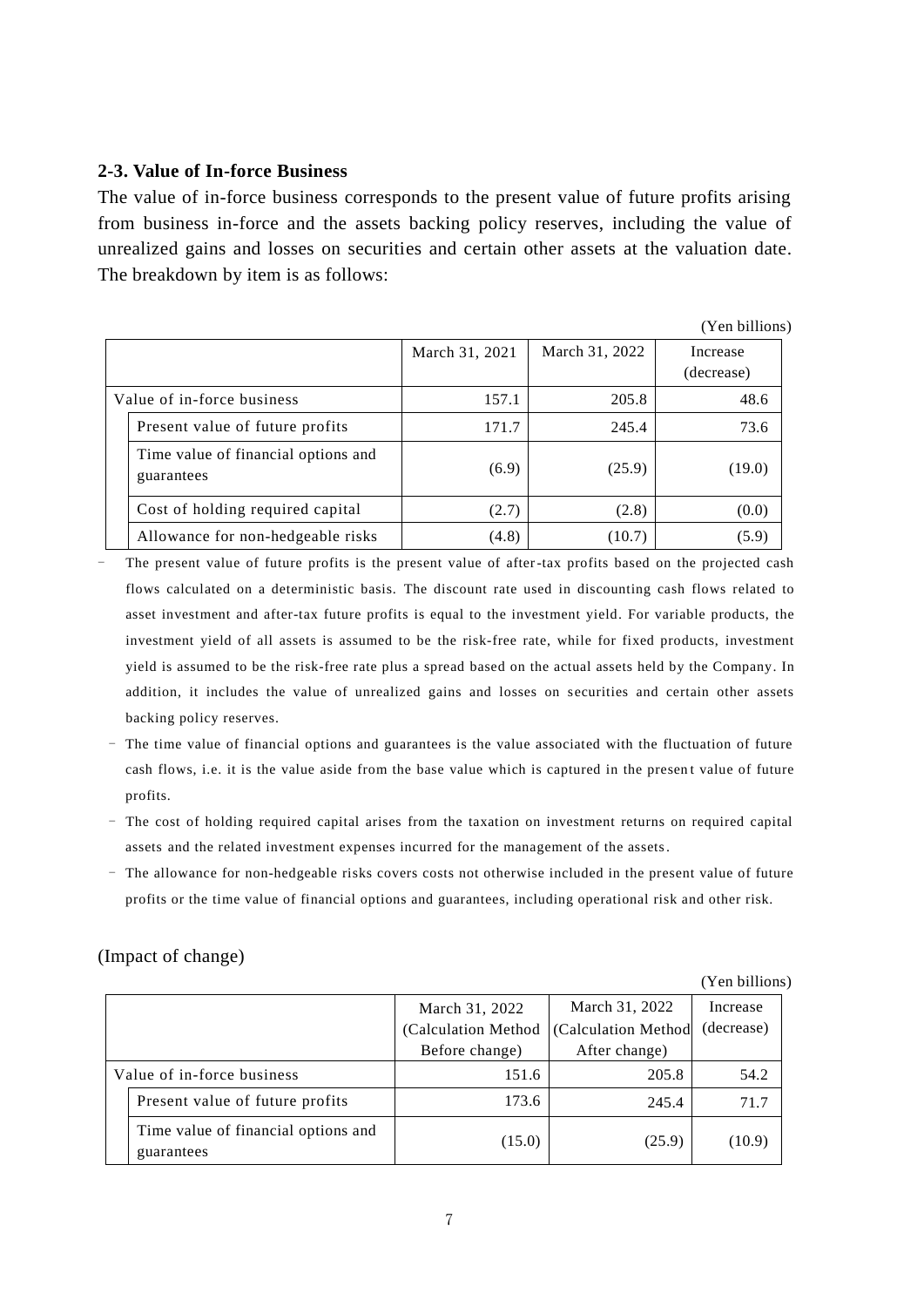| Cost of holding required capital  | (2.6) | (2.8) | U.1   |
|-----------------------------------|-------|-------|-------|
| Allowance for non-hedgeable risks | 14.3  | 10.7  | (6.4) |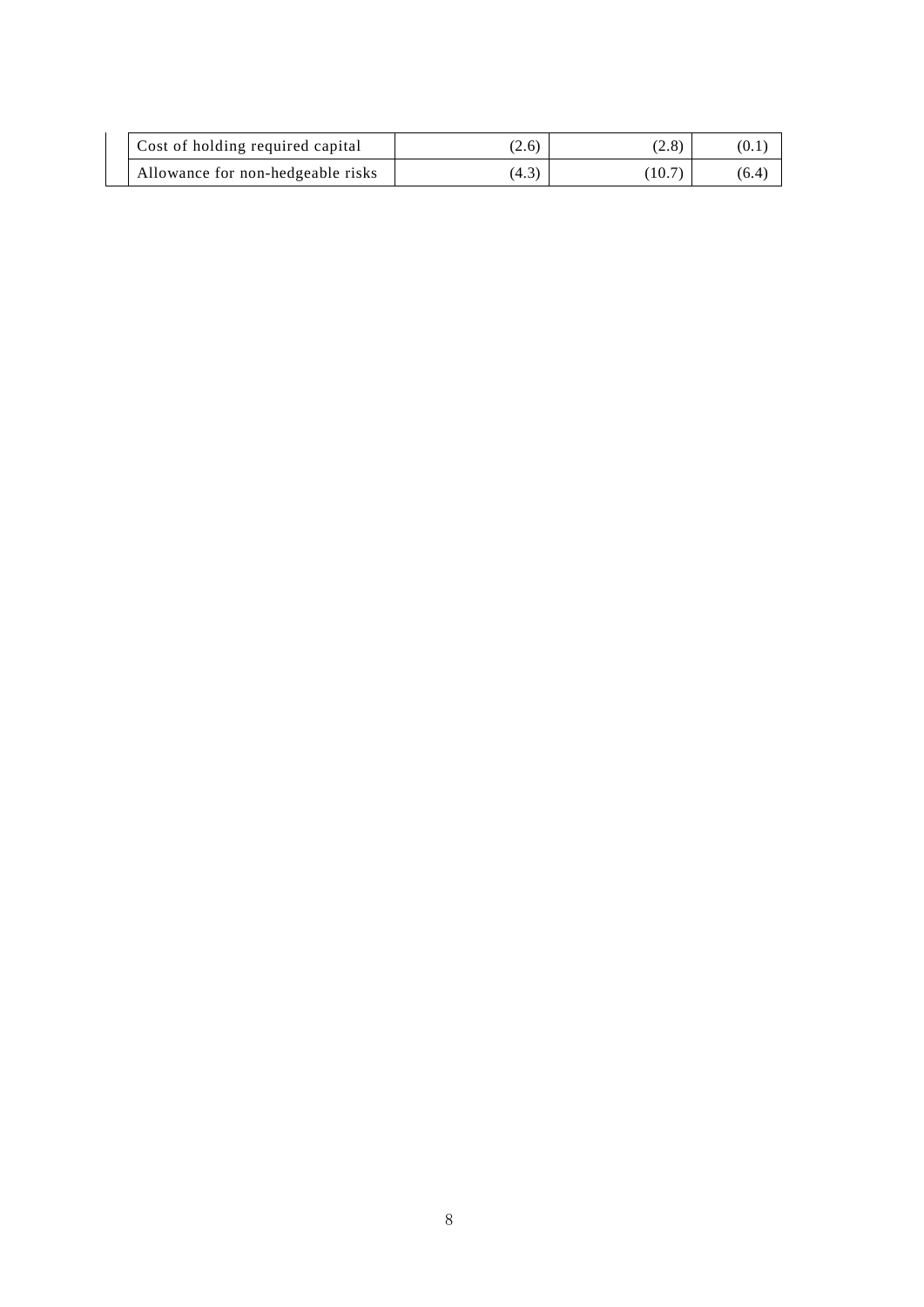#### **2-4. Value of New Business**

The value of new business is the value of new policies at the time of sale, acquired during the reporting period. Non-economic assumptions employed are the same as for the value of in-force business but point of sale economic assumptions have been used.

|                       |                                                   |                |                | (Yen billions)         |
|-----------------------|---------------------------------------------------|----------------|----------------|------------------------|
|                       |                                                   | March 31, 2021 | March 31, 2022 | Increase<br>(decrease) |
| Value of new business |                                                   | (10.8)         | 1.3            | 12.1                   |
|                       | Present value of future profits                   | (9.9)          | 6.4            | 16.4                   |
|                       | Time value of financial options and<br>guarantees | (0.2)          | (2.7)          | (2.5)                  |
|                       | Cost of holding required capital                  | (0.3)          | (0.4)          | (0.0)                  |
|                       | Allowance for non-hedgeable risks                 | (0.3)          | (1.9)          | (1.6)                  |

The new business margins are as follows:

(Yen billions) March 31, 2021 | March 31, 2022 | Increase (decrease) Value of new business  $(10.8)$   $1.3$   $1.3$   $12.1$ Present value of future premium income  $\begin{vmatrix} 786.9 & 814.3 \end{vmatrix}$  814.3 New business margin  $(1.4\%)$   $0.2\%$   $1.5\%$ 

- The present value of future premium income is the future premium income discounted at the discount rate.

- The new business margin is the value of new business divided by the present value of future premium income.

(Impact of change)

(Yen billions)

|                                                   | March 31, 2022      | March 31, 2022       | Increase   |
|---------------------------------------------------|---------------------|----------------------|------------|
|                                                   | (Calculation Method | (Calculation Method) | (decrease) |
|                                                   | Before change)      | After change)        |            |
| Value of new business                             | (6.8)               | 1.3                  | 8.1        |
| Present value of future profits                   | (4.8)               | 6.4                  | 11.3       |
| Time value of financial options and<br>guarantees | (1.2)               | (2.7)                | (1.4)      |
| Cost of holding required capital                  | (0.4)               | (0.4)                | (0.0)      |
| Allowance for non-hedgeable risks                 | (0.3)               | (1.9)                | (1.6)      |

9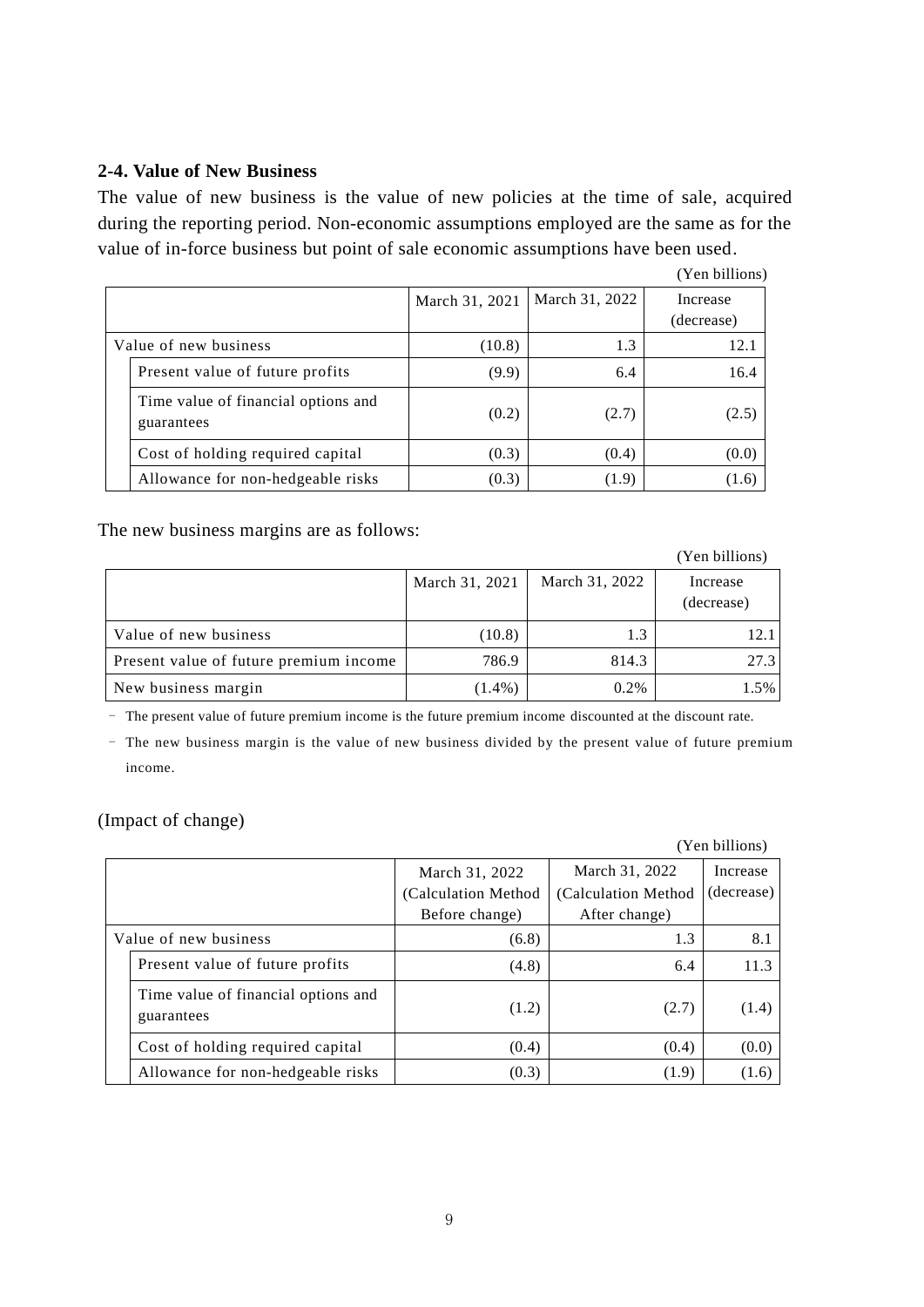The new business margins are as follows:

(Yen billions)

|                                        | March 31, 2022 | March 31, 2022                            | Increase   |
|----------------------------------------|----------------|-------------------------------------------|------------|
|                                        |                | (Calculation Method   (Calculation Method | (decrease) |
|                                        | Before change) | After change)                             |            |
| Value of new business                  | (6.8)          | 1.3                                       |            |
| Present value of future premium income | 814.3          | 814.3                                     | $0.0\,$    |
| New business margin                    | $(0.8\%)$      | 0.2%                                      | 1.0%       |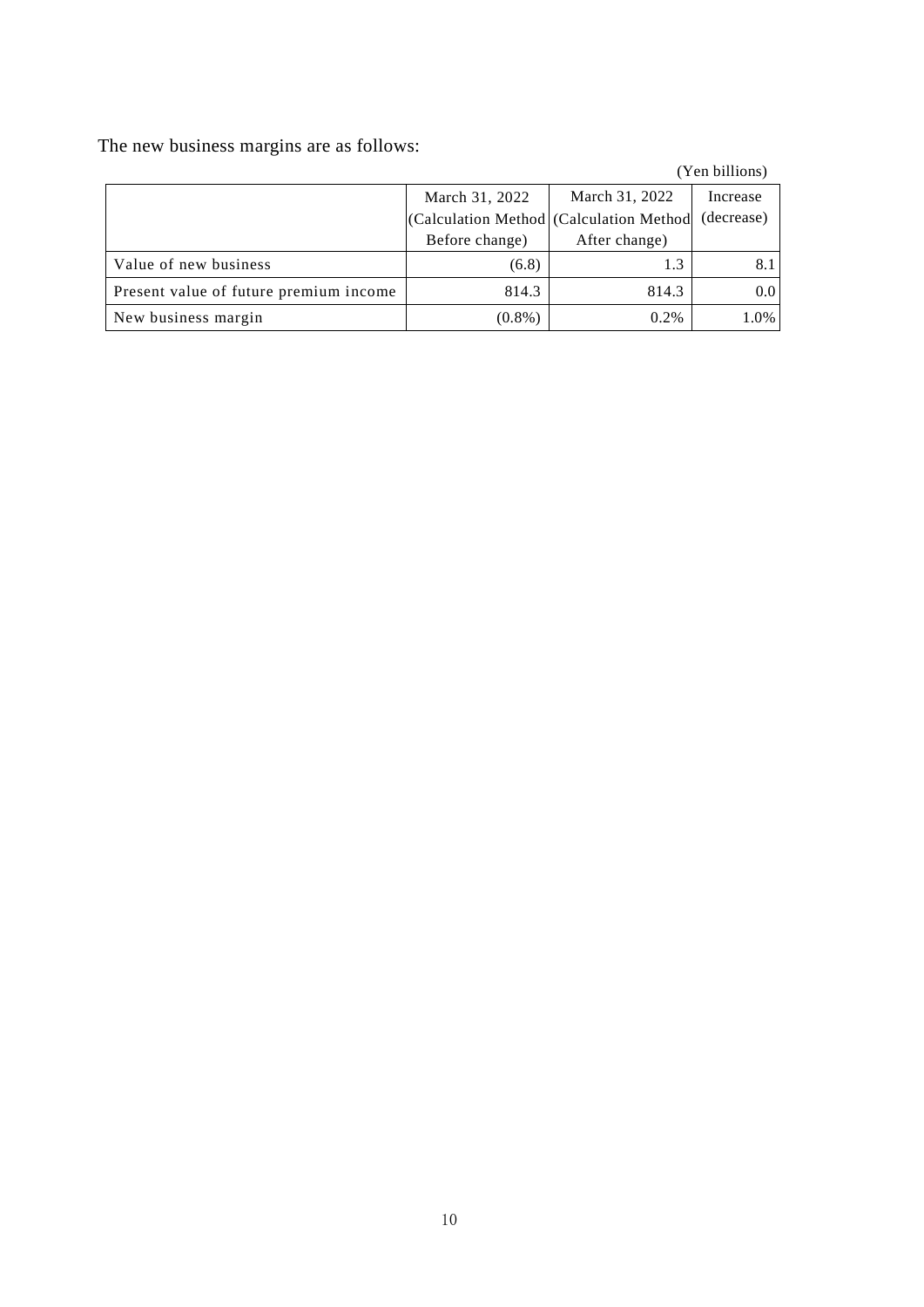#### **3. Movement Analysis of EEV**

(Yen billions)

|                                                                              | Value of net<br>assets | Value of<br>in-force | <b>EEV</b>    |
|------------------------------------------------------------------------------|------------------------|----------------------|---------------|
| EEV at March 31, 2021                                                        | 400.2                  | 157.1                | 557.4         |
| (1) Opening adjustments                                                      | (23.5)                 | 0.0                  | (23.5)        |
| EEV at March 31, 2021 after adjustment                                       | 376.7                  | 157.1                | 533.9         |
| (2) New business in reporting year                                           | 0.0                    | (6.8)                | (6.8)         |
| (3) Expected existing business contribution<br>at the reference rate         | (0.1)                  | 1.7                  | 1.6           |
| (4) Expected existing business contribution<br>above reference rate          | 0.1                    | 1.7                  | 1.9           |
| (5) Transfers from value of in-force to value<br>of net assets               | (29.6)                 | 29.6                 | 0.0           |
| Of which due to in-force at end of previous year                             | (9.7)                  | 9.7                  | 0.0           |
| Of which due to new business                                                 | (19.9)                 | 19.9                 | 0.0           |
| (6) Operating experience variances                                           | 1.6                    | (2.0)                | (0.3)         |
| (7) Changes in operating assumptions                                         | 0.0                    | (3.0)                | (3.0)         |
| (8) Economic variances and changes to<br>economic assumptions                | 87.4                   | (26.8)               | 60.5          |
| (9) Other operating movements                                                | 0.0                    | 0.0                  | $0.0^{\circ}$ |
| (10) Other non-operating movements                                           | 0.0                    | 0.0                  | 0.0           |
| (11) Adjustment to the value as of March 31 2022 <sup><math>(*)</math></sup> | 0.0                    | 54.2                 | 54.2          |
| EEV at March 31, 2022                                                        | 436.1                  | 205.8                | 641.9         |

(\*1): Item (1) to (10) is calculated using the calculation method before change, and the impact of change in calculation method is disclosed in item (11).

#### (1) Opening adjustments

This amount consists of shareholder dividends paid during the fiscal year ended March 31, 2022 and is deducted from the value of net assets.

#### (2) Value of new business

The value of new business represents the value of new policies at the time of sale, acquired during the reporting year. Non-economic assumptions employed are the same as for the value of in-force business but point of sale economic assumptions have been used. The value of new business is calculated using the calculation method before change. Please refer to section 2-4 for the value of new business using the calculation method.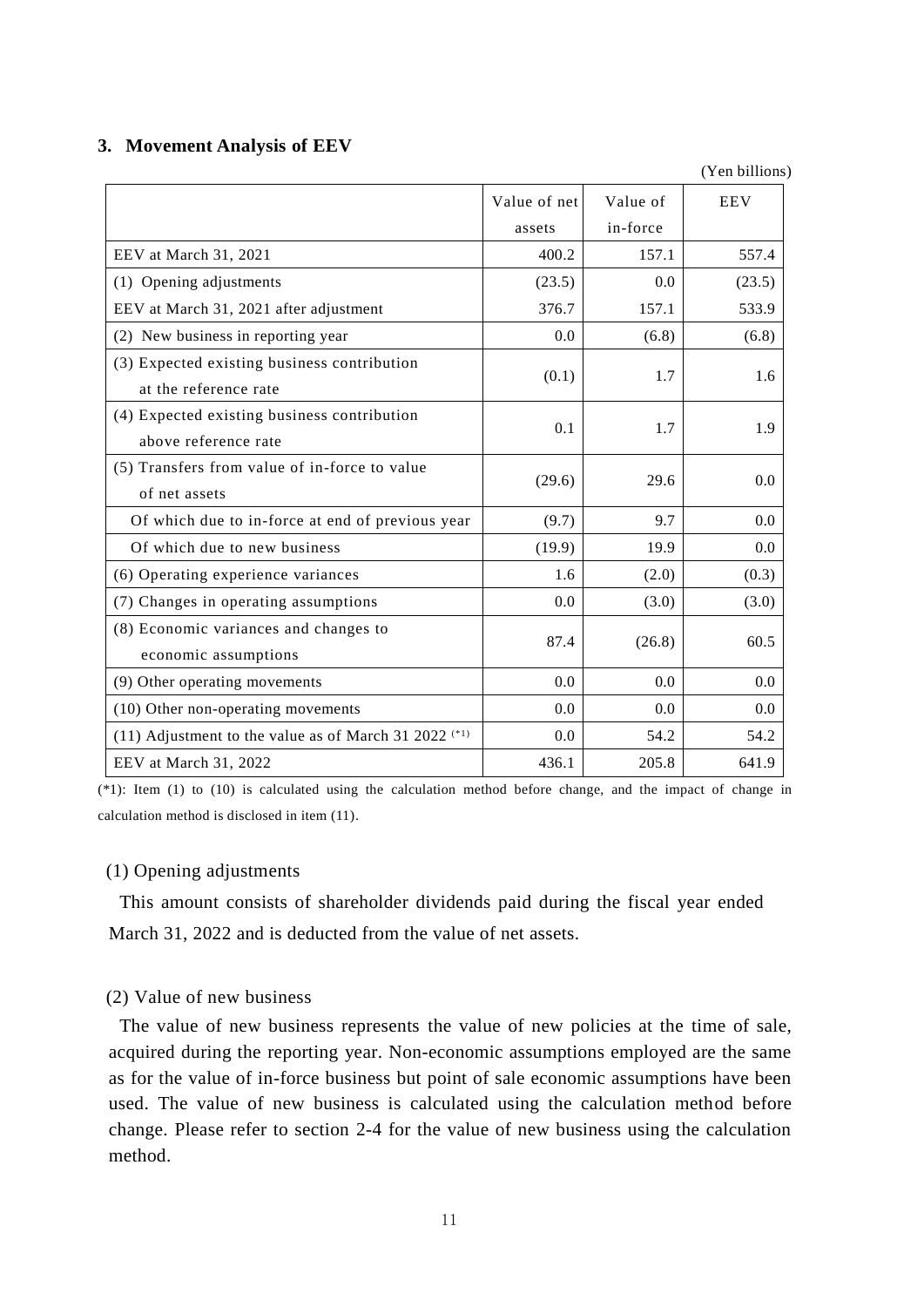#### (3) Expected existing business contribution at the reference rate

In the market consistent approach, future profits distributable to shareholders are discounted at the reference rate to produce the value of in-force business. The expected existing business contribution at the reference rate represents the unwinding of this discounting. This item includes the unwinding of the time value of options and guarantees, the cost of required capital, and the cost of non-hedgeable risk.

#### (4) Expected existing business contribution above the reference rate

The market consistent approach assumes all future investment returns are equal to the reference rate, but due to the actual risk characteristics of the assets held, a return in excess of the reference rate is expected. This item represents the excess investment income expected over the reference rate. For the expected return used, please refer to section 6-1-4.

#### (5) Transfers from value of in-force to the value of net assets

A part of the value of in-force business as of the end of the previous year and a part of the value of new business during the reporting year (i.e. the profit associated with the current year) are transferred to the value of net assets. This item is the transferred value. The transfer does not increase or decrease the total EEV.

#### (6) Operating experience variances

This item is the result of differences between expected experience as at the end of the previous year, and realized experience.

#### (7) Changes to operating assumptions

This item represents the impact on future profits of changes in operating assumptions since the end of the previous year.

#### (8) Economic variances and changes to economic assumptions

This is the variance due to differences between economic assumptions (market interest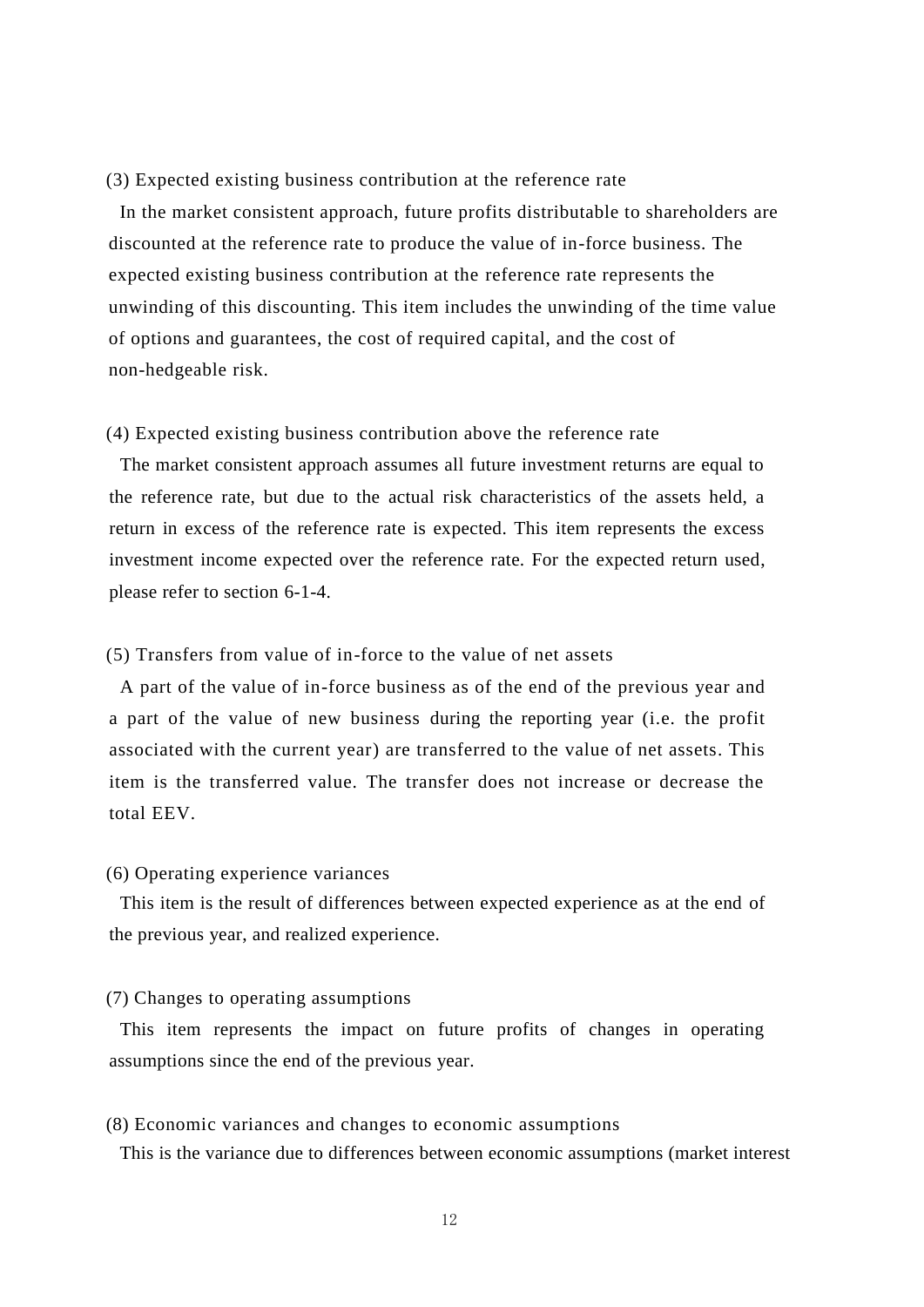rates, implied volatilities, and other assumptions) as at the end of the previous year, actually realized experience, and changes in economic assumptions. The increase in the value of EEV is mainly due financial market movements.

(9) Other operating movements

This item represents the impact on future profits of operational changes, excluding changes in operating assumptions. No changes are included in this item.

- (10) Other non-operating movements No changes are included in this item.
- (11) Adjustments to the value as of March 31, 2022

This item represents the impact of change in the calculation method.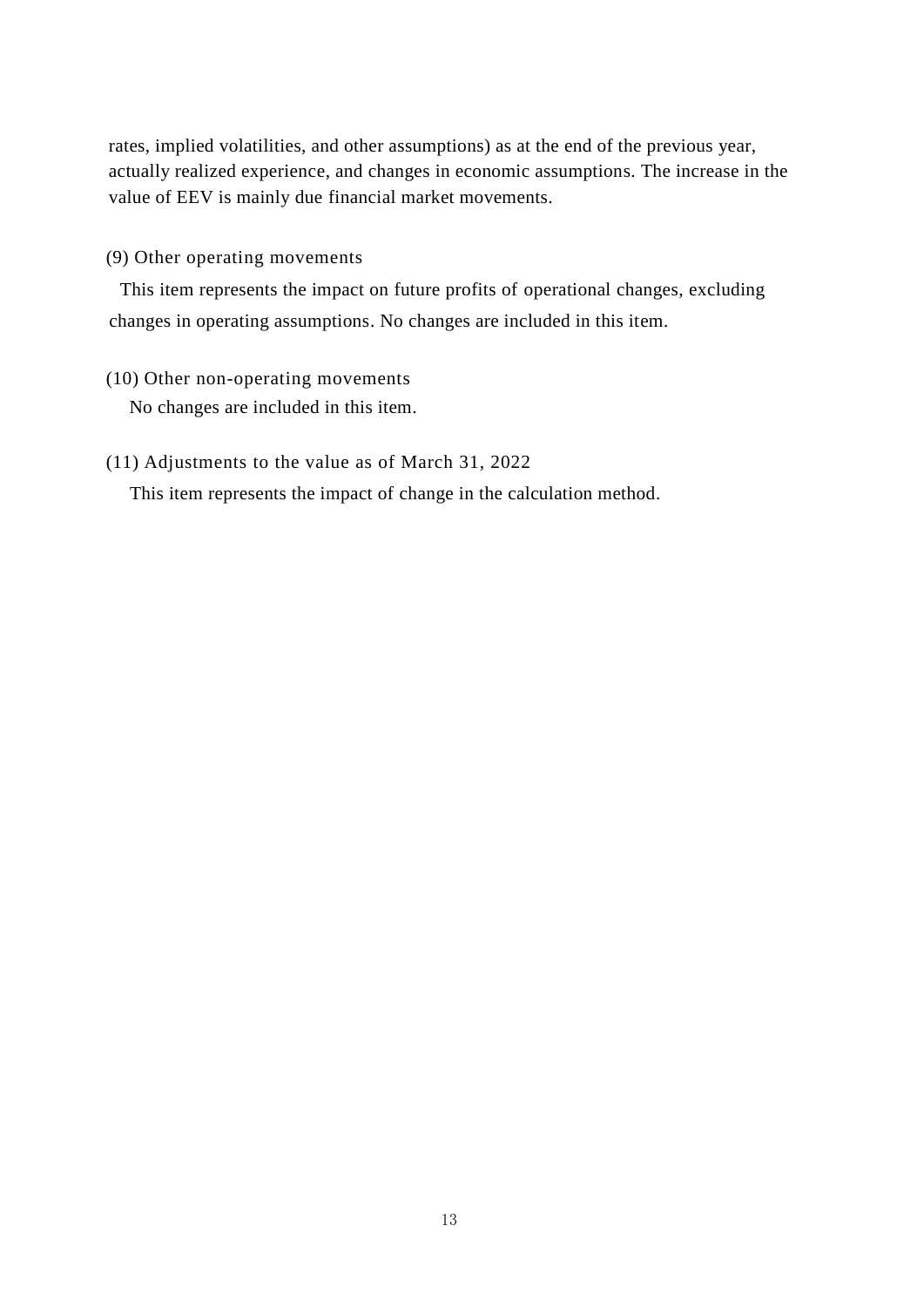### **4. Sensitivity Analysis**

### **4-1. Sensitivity Analysis of EEV**

The following table shows a sensitivity analysis of the EEV to changes in assumptions.

|                                                                                           |            | (Yen billions)         |
|-------------------------------------------------------------------------------------------|------------|------------------------|
| Assumptions                                                                               | <b>EEV</b> | Increase<br>(decrease) |
| EEV at March 31, 2022                                                                     | 641.9      | 0.0                    |
| Sensitivity 1: 50bp upward parallel shift in risk-free yield curve                        | 632.1      | (9.8)                  |
| Sensitivity 2: 50bp downward parallel shift in risk-free yield curve                      | 651.1      | 9.2                    |
| Sensitivity 3: 10% decline in equity and real estate values                               | 638.8      | (3.1)                  |
| Sensitivity 4: 10% decline in maintenance expenses                                        | 649.0      | 7.1                    |
| Sensitivity 5: 10% decline in surrender and lapse rates                                   | 641.2      | (0.7)                  |
| Sensitivity 6: 5% decline in mortality and morbidity rates for life<br>insurance products | 643.6      | 1.6                    |
| Sensitivity 7: 5% decline in mortality and morbidity rates for annuity<br>products        | 640.9      | (1.0)                  |
| Sensitivity 8: Equity and property implied volatility increase of<br>25%                  | 639.8      | (2.1)                  |
| Sensitivity 9: Swaption implied volatility increase of 25%                                | 640.3      | (1.6)                  |
| Sensitivity 10: Required capital set at statutory minimum level                           | 644.3      | 2.4                    |
| Sensitivity 11: Nil spread                                                                | 553.4      | (88.5)                 |

#### - Sensitivity 1

The item represents the effect on EEV of an upward parallel shift of 50bp in the yield curve of risk-free forward rates. Changes in the prices of bonds and loans change the value of net assets. Also, as future expected investment yields change, the value of in-force business changes. The level of spread rates above risk-free rate for fixed products remains the same as base scenario. (Same applicable to Sensitivity 2)

### - Sensitivity 2

The item represents the effect on EEV of a downward parallel shift of 50bp in the yield curve of risk-free forward rates. The risk-free forward rates are reduced by 50bp without the lower limitation of zero.

### - Sensitivity 3

This item shows the effect on EEV of a decline of 10% in equity and real estate values.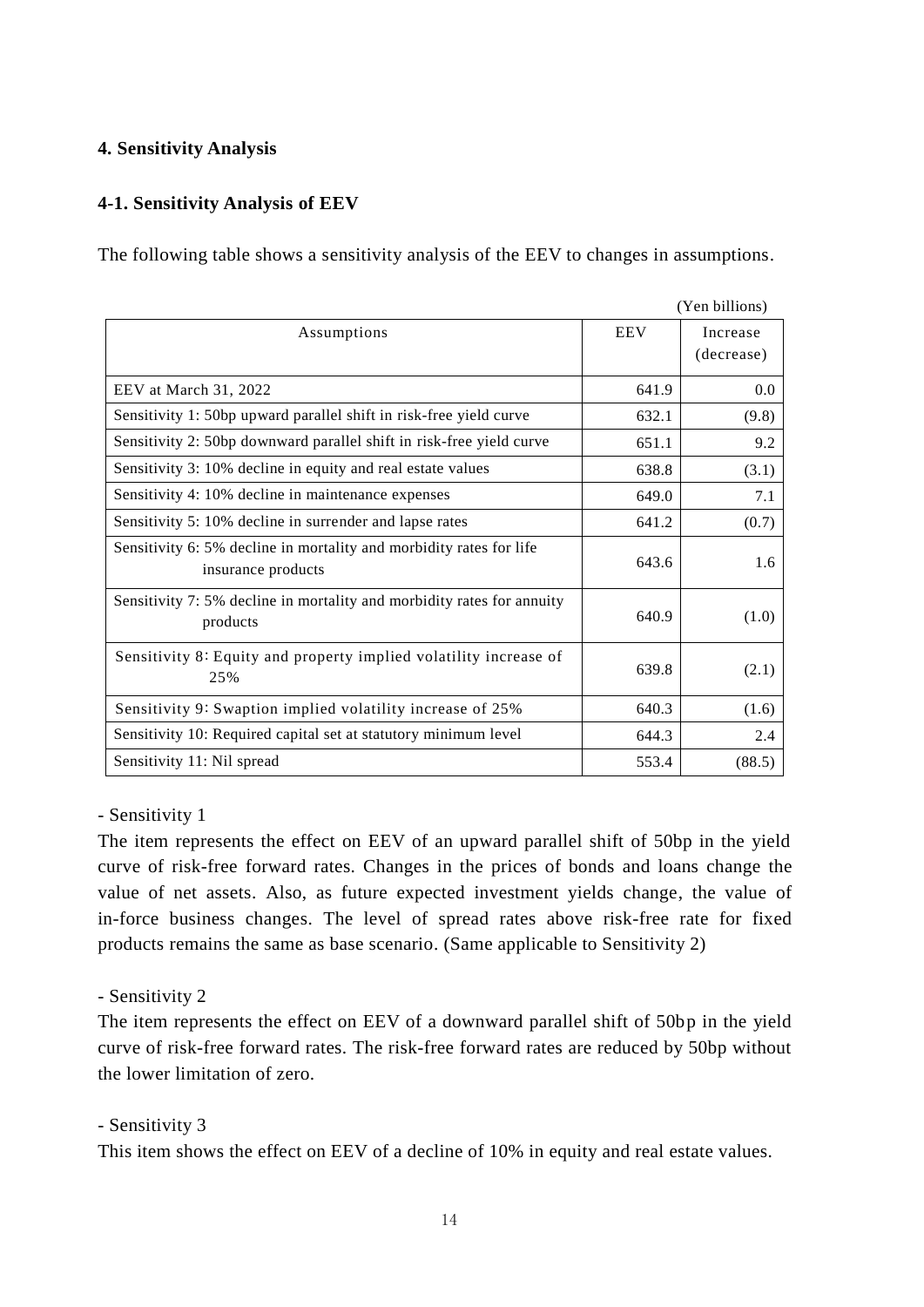#### - Sensitivity 4

The item represents the effect on EEV of a decrease of 10% in estimated maintenance expenses associated with maintaining in-force business.

#### - Sensitivity 5

The item represents the effect on EEV of a decrease of 10% in surrender and lapse rates.

#### - Sensitivity 6

The item represents the effect on EEV of a decrease of 5% in mortality and morbidity rates for life and medical insurance products.

#### - Sensitivity 7

The item represents the effect on EEV of a decrease of 5% in mortality rates for annuities.

#### - Sensitivity 8

The item represents the effect on EEV of an increase of 25% in the implied volatilities of equity and real estate values. This effect occurs because the value of in-force business changes as the time value of financial options and guarantees changes.

#### - Sensitivity 9

The item represents the effect on EEV of an increase of 25% in the implied volatilities of swaptions. This effect occurs because the value of in-force business changes as the time value of financial options and guarantees changes.

#### - Sensitivity 10

The item represents the effect on EEV in the event that required capital was changed to the statutory minimum level in Japan of a 200% solvency margin ratio.

#### - Sensitivity 11

The item represents the effect on EEV of eliminating the spread rates above risk-free rates from the economic assumption basis.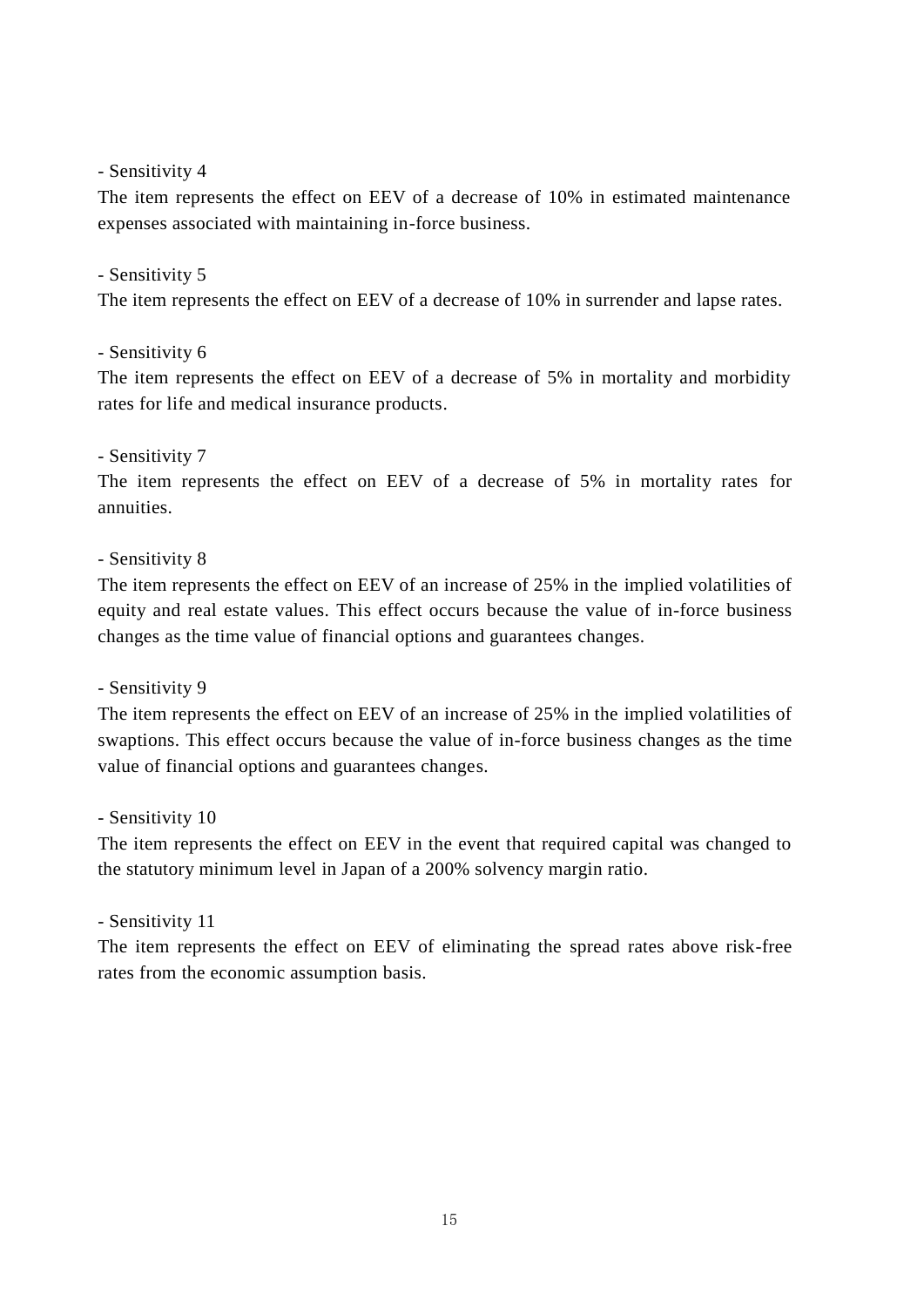## **4-2. Sensitivity Analysis of the Value of New Business**

|                                                                                           |                          | (Yen billions)         |
|-------------------------------------------------------------------------------------------|--------------------------|------------------------|
| Assumptions                                                                               | Value of new<br>business | Increase<br>(decrease) |
| Value of new business issued in the fiscal year of 2021                                   | 1.3                      | 0.0                    |
| Sensitivity 1: 50bp upward parallel shift in risk-free yield curve                        | 2.4                      | 1.1                    |
| Sensitivity 2: 50bp downward parallel shift in risk-free yield curve                      | (0.1)                    | (1.4)                  |
| Sensitivity 3: 10% decline in equity and real estate values                               | 1.2                      | (0.0)                  |
| Sensitivity 4: 10% decline in maintenance expenses                                        | 2.4                      | 1.0                    |
| Sensitivity 5: 10% decline in surrender and lapse rates                                   | 1.0                      | (0.3)                  |
| Sensitivity 6: 5% decline in mortality and morbidity rates for life<br>insurance products | 1.5                      | 0.2                    |
| Sensitivity 7: 5% decline in mortality and morbidity rates for annuity<br>products        | 1.2                      | (0.0)                  |
| Sensitivity 8: Equity and property implied volatility increase of<br>25%                  | 1.3                      | (0.0)                  |
| Sensitivity 9: Swaption implied volatility increase of 25%                                | 1.5                      | 0.2                    |
| Sensitivity 10: Required capital set at statutory minimum level                           | 1.6                      | 0.3                    |
| Sensitivity 11: Nil spread                                                                | (12.2)                   | (13.5)                 |

The calculation approach is the same as for the sensitivities of the value of in-force business shown in Section 4-1.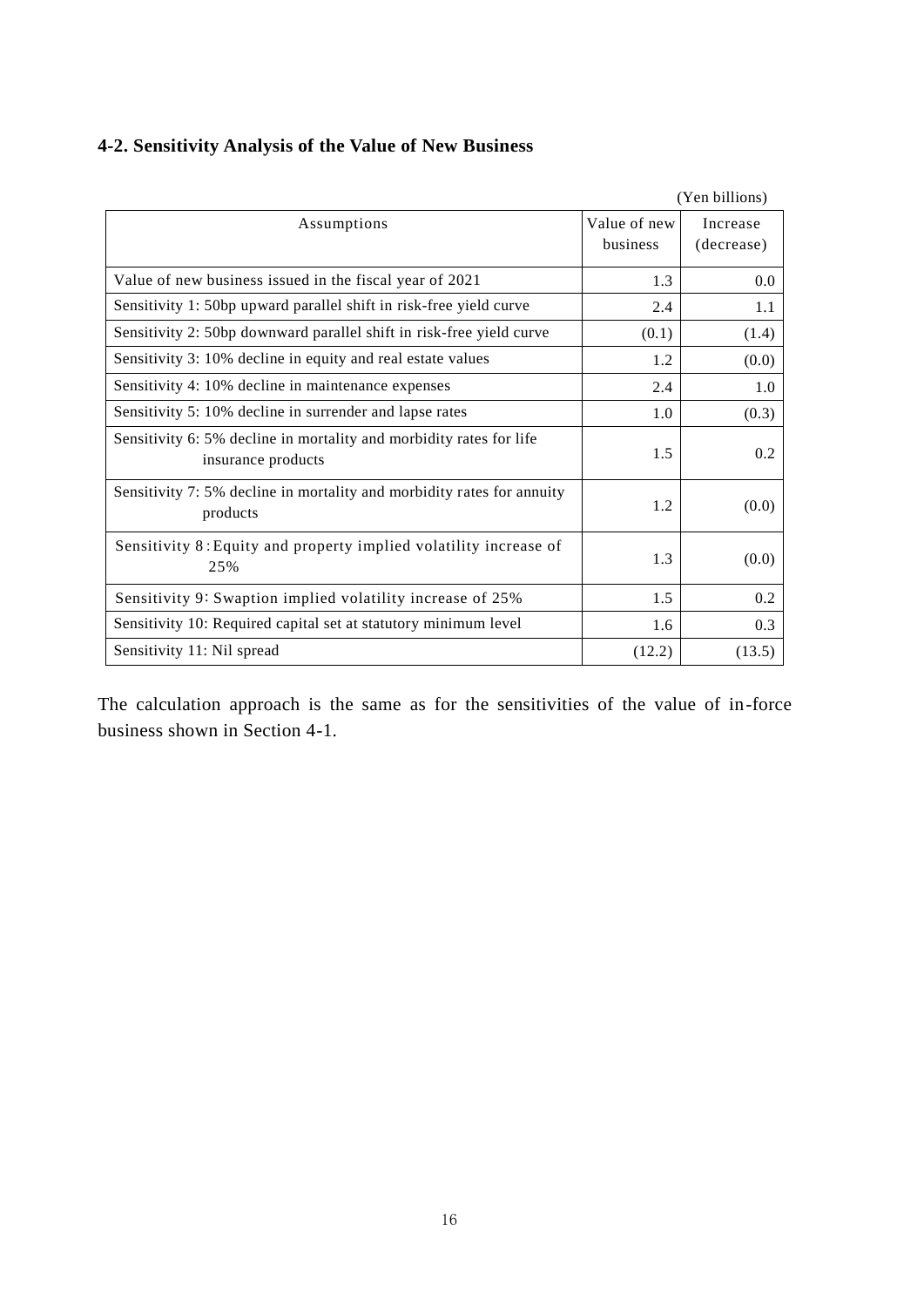### **5. EEV Methodology**

The methodology and assumptions adopted by the Company to calculate EEV are market-adjusted valuation approach and in accordance with the EEV Principles and related guidance issued by the CFO Forum.

### **5-1. Covered business**

The covered business represents all the life insurance business of the Company at the valuation date, and the Company has no subsidiaries. Any services provided by other companies in the MS&AD Insurance Group to the Company have been treated on an arms-length basis in these EEV results, as this EEV disclosure is from the Company perspective and not MS&AD Group.

### **5-2. Value of net assets**

The value of net assets is calculated by adjusting the total net assets on the Company's balance sheet for the following:

- In order to mark to market, differences in market value and book value of assets and liabilities other than insurance contract liabilities have been reflected on an after-tax basis. The unrealized gains and losses on securities and certain other assets backing policy reserves is allocated to the value of in-force rather than the value of net assets.
- Liabilities that are appropriate to be added to the value of net assets (the contingency reserve, excluding CR III, and reserve for price fluctuations) have been added on an after-tax basis.
- The value of net assets is shown after adjustment for the future costs of amortization of surplus relief reinsurance commission. The Company receives surplus relief reinsurance commission from the reinsurer to reduce the burden of initial costs at the time of new policy sale, and the commission is amortized over the contract period. For EEV purposes, we reclassify the future cost of amortization for surplus relief reinsurance commission from the value of in-force business to the value of net assets because we consider the reclassification more appropriately expresses the value of in-force business and the value of net assets.

The value of net assets consists of required capital and free surplus. Please refer to the amount respectively in "5-6. Cost of holding required capital".

## **5-3. Value of in-force business**

The value of in-force business is calculated as the present value of projected after-tax profits deducting the time value of financial options and guarantees, the cost of holding required capital and allowance for non-hedgeable risks. The value of new business is calculated in the same way.

## **5-4. Present value of future profits**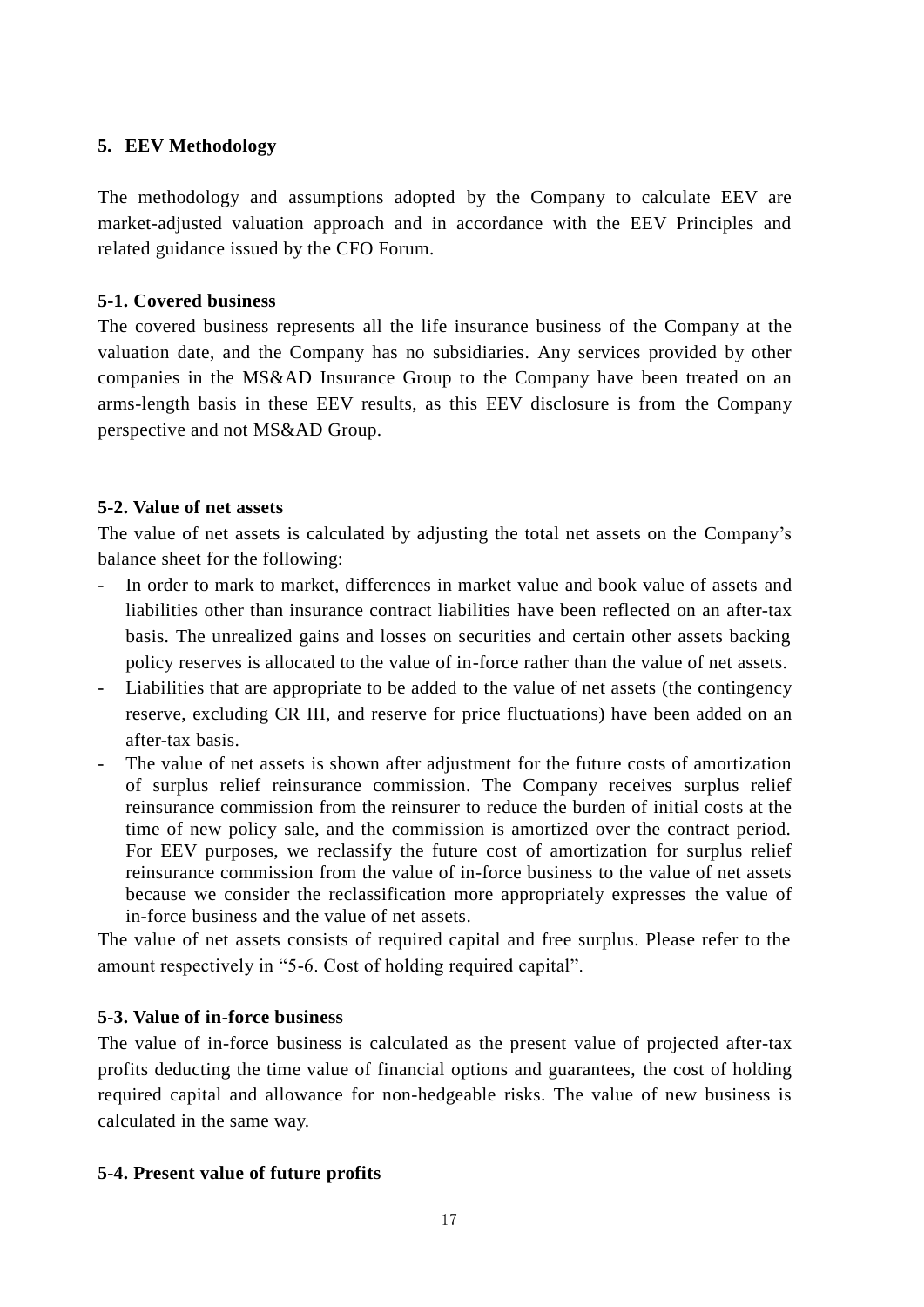The present value of future profits is the present value of after-tax profits based on the projected cash flows calculated on a deterministic basis. The discount rate used in discounting cash flows related to asset investment and after-tax future profits is equal to the investment yield. For variable products, investment yield of all assets is assumed to be the risk-free rate, while for fixed products, the investment yield is assumed to be risk-free rate plus a spread based on the actual assets held by the Company. In addition, the value of unrealized gains and losses on securities and certain other assets. The intrinsic value of options and guarantees is included in this item. As described in "5-2. Value of net assets", the present value of future profits is shown after the adjustment regarding the surplus relief reinsurance.

#### **5-5. Time value of financial options and guarantees**

The time value of financial options and guarantees is calculated as the difference between the present value of future profits and the average of the present value of future after-tax profits calculated by stochastic methods using economic assumptions as described in "6-1-3. Economic scenarios".

The projected asset allocation is assumed to be the same as the asset allocation at the valuation date.

The following options and guarantees are considered in calculating the time value of financial options and guarantees.

- Minimum guarantees for variable products

For variable products with minimum guarantees, the benefits of investment performance belong to policyholders if it is higher than minimum guarantee level, while the Company must be responsible for costs to pay minimum guarantee benefits if the performance is unfavorable.

- Automatic general account conversion at target

Automatic general account conversion at target rider is available to the policyholders of both variable products and foreign currency denominated fixed products where the fund value is automatically converted to a secure general account dominated in Japanese Yen when the surrender value reaches a target value set by the policyholder.

- Policyholder behavior

.

Policyholders have the option to lapse at any time. We have considered the cost of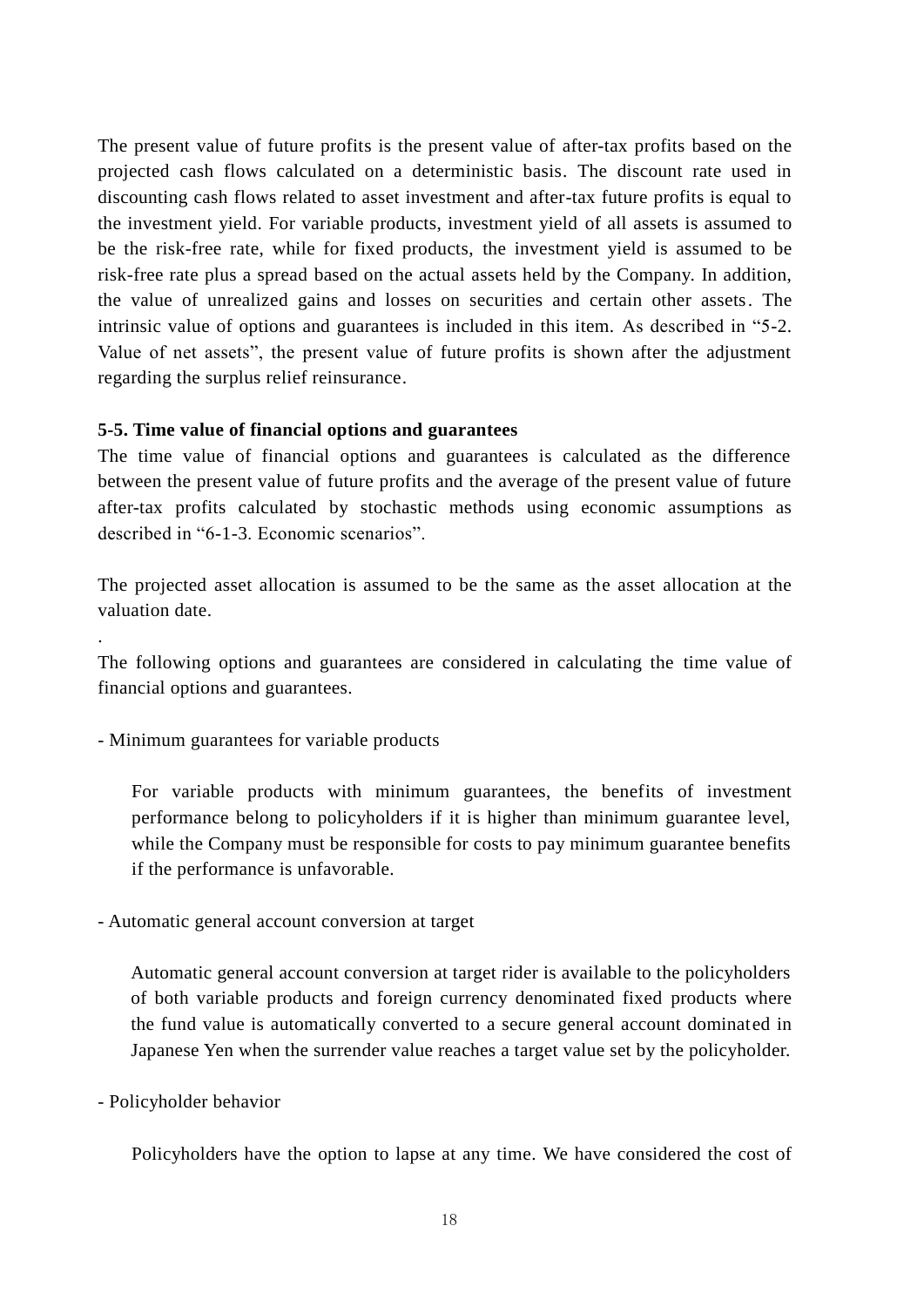dynamic lapse for variable products and fixed products.

#### **5-6. Cost of holding required capital**

In order to secure financial solidity, life insurance companies are required to hold additional assets in excess of the statutory liability. The cost of holding required capital is the cost incurred through the payment of taxes on the investment income of the assets backing the required capital and the related investment expenses incurred for the management of the assets.

The Company defined required capital as the capital level required to maintain a target solvency margin ratio. The target solvency margin ratio was taken to be 600% on the solvency margin basis in Japan. The required capital on the respective bases was Yen 208.7 billion at March 31, 2021 and Yen 183.5 billion at March 31, 2022. (Free surplus was Yen 191.5 billion and Yen 252.5 billion, respectively.) The solvency margin basis permits the inclusion of the excess of policyholders' contract deposits up to a definite limit, and this inclusion was similarly reflected in this calculation.

#### **5-7. Allowance for non-hedgeable risks**

EEV Principles define the EV to be the present value of distributable profits attributable to shareholders arising from assets allocated to the covered business, calculated taking into account all the risks of the covered business.

Most of the uncertainty in future cash flow is captured in the present value of future profits and the time value of options and guarantees. However, other risk factors should be considered, and we have included allowance for the cost of these risks in the EEV based on the results of simple models. The items are as follows.

- Reinsurance counterparty default risk

The Company has transferred most of the minimum guarantee risks of the variable products and coinsured a portion of fixed products to reinsurance companies. These risks are therefore considered in terms of risk to the Company of reinsurance counterparty default.

- Operational risks

#### - Non-recoverability of future tax losses

In the future, if a loss arises, a tax loss is created, but may not be fully recoverable in subsequent years, in which case it cannot serve to reduce the tax burden of the Company. This risk is not included in the value of future profits or in the time value of options and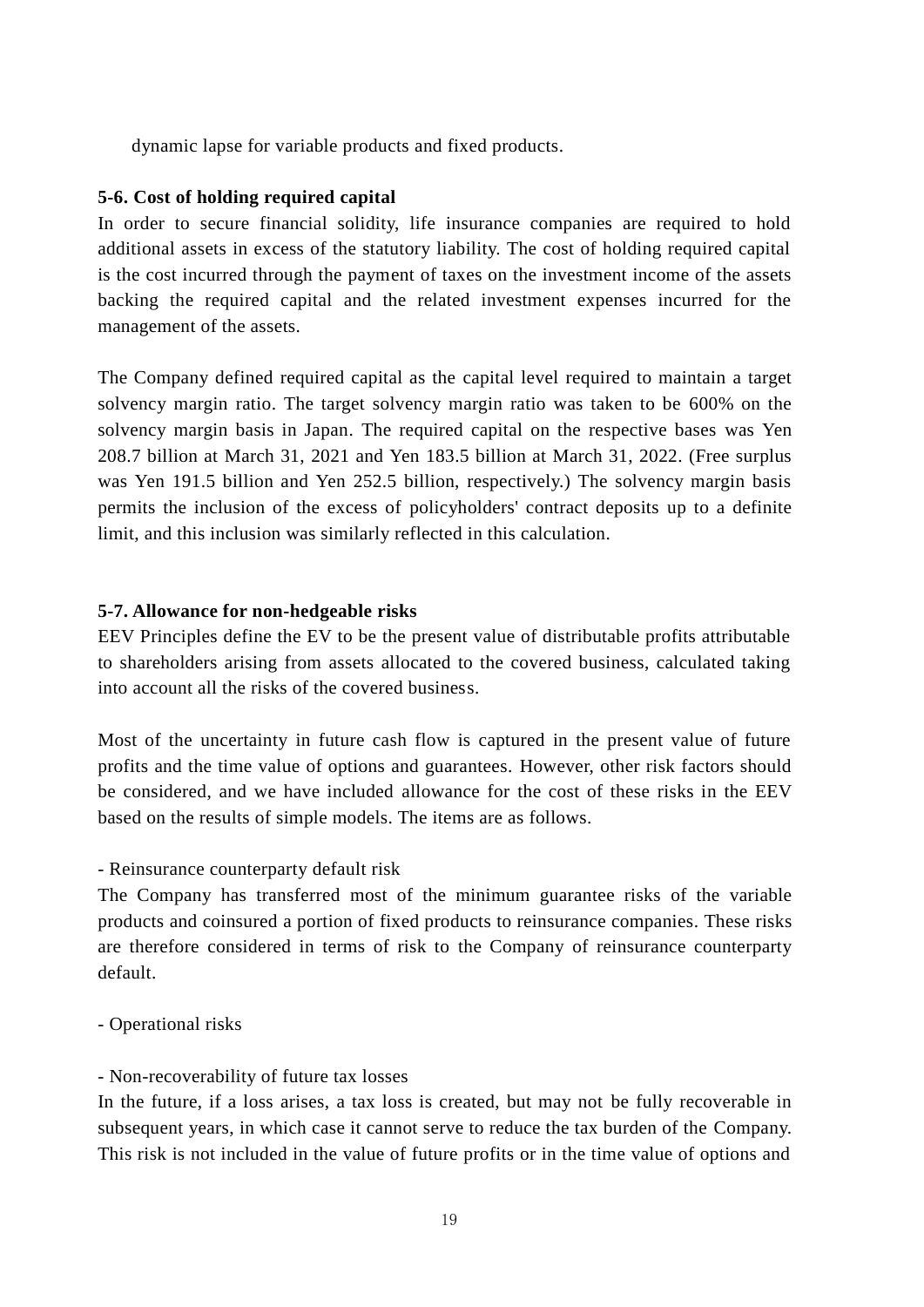guarantees, so we have considered it separately.

- Risk of uncertainty on spread assumption for fixed products

We have considered the risk of uncertainty on investment assumptions on fixed products, where the investment yield is assumed to be risk-free rates plus a spread based on the actual assets held by the Company.

#### **5-8. Value of new business**

The value of new business is shown as the value of new policies at the time of sale, acquired during the reporting year. Non-economic assumptions employed are the same as for the value of in-force business but point of sale economic assumptions have been used. The value of new business is based on the definitions used for statutory reporting, and includes new premiums and additional premiums paid by existing policyholders, but does not include renewals of existing policies.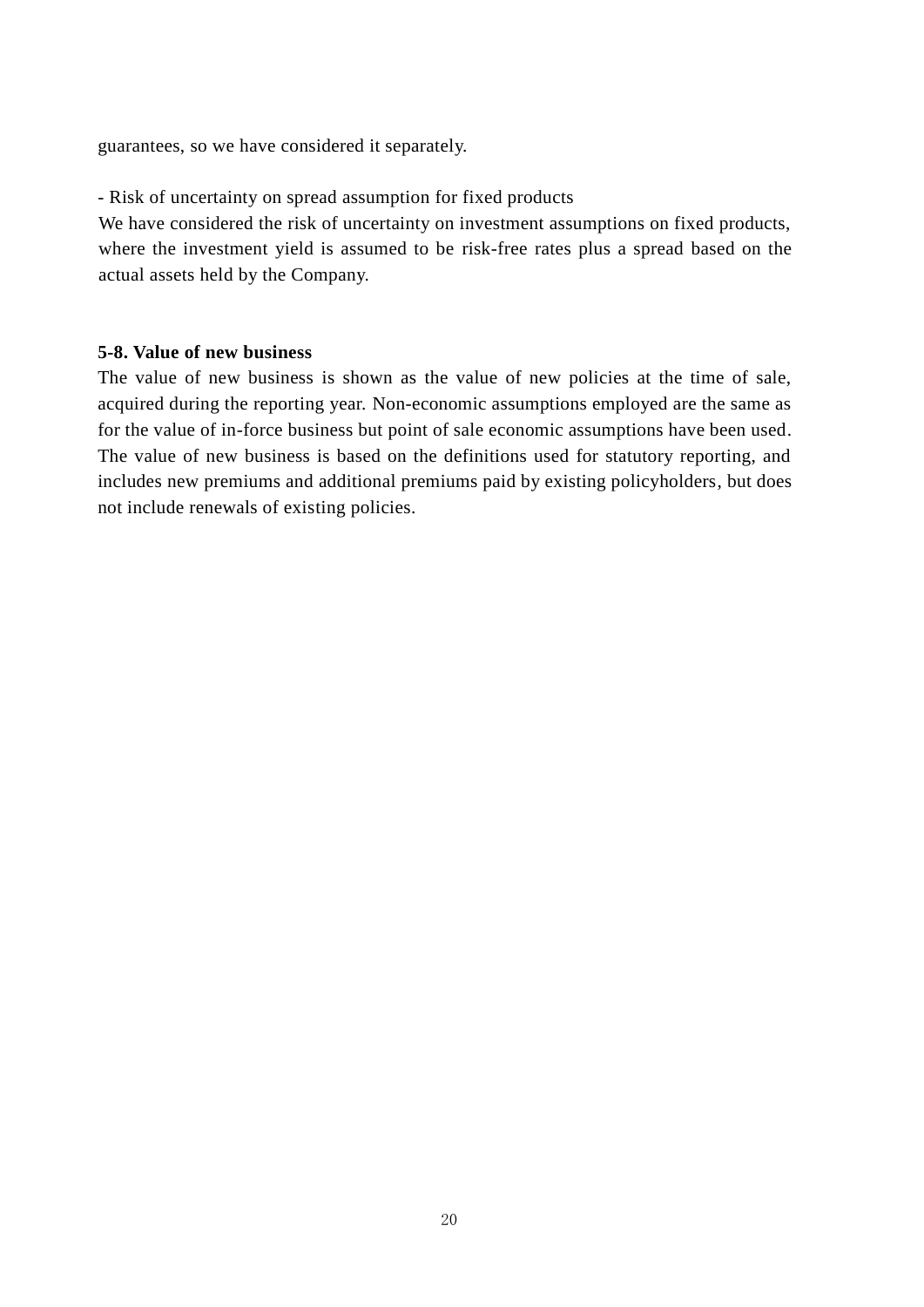### **6. Principal EEV Assumptions**

#### **6-1. Economic assumptions**

#### **6-1-1. Risk-free rates**

In the calculation, reference rates based on the swap rates as at the valuation date are used, taking into account assets in the Company's portfolio and the liquidity of the market. We have taken the forward rate for year's beyond which market rates are available to be the same as the forward rate for the last year for which market data is available (year 40). The table below shows, for selected terms, the Japanese Yen (JPY) swap rates (spot rates) which we have used.

|                | Year 1      | Year 2      | Year 3      | Year 4      | Year 5  | Year 10 | Year 15 |
|----------------|-------------|-------------|-------------|-------------|---------|---------|---------|
| March 31, 2022 | $(0.006)\%$ | $0.029\%$   | 0.048%      | 0.070%      | 0.098%  | 0.254\% | 0.409%  |
| March 31, 2021 | $(0.044)$ % | $(0.031)\%$ | $(0.021)$ % | $(0.010)\%$ | 0.010%  | 0.153%  | 0.310\% |
|                | Year 20     | Year 25     | Year 30     | Year 35     | Year 40 | Year 45 | Year 50 |
| March 31, 2022 | 0.543%      | 0.645%      | 0.715\%     | 0.761%      | 0.794%  | 0.819%  | 0.839%  |
| March 31, 2021 | $0.436\%$   | 0.528%      | 0.588%      | $0.609\%$   | 0.614%  | 0.618%  | 0.620%  |

(Source: Bloomberg, shown above following extrapolation and interpolation)

### **6-1-2. Discount rate**

For fixed products, which mainly consist of Japanese Yen (JPY), US dollars (USD) and Australian Dollars (AUD) denominated products, the discount rates for each currency assume a spread above risk-free rates based on actual assets of a company. The spreads used for valuation is based on the assets actually held by the Company and calculated by the weighted-average of the spreads that exceeds risk-free rates for each currency as of each valuation date. Default rates is applied when calculating the spread above, whereby default rates are determined by duration and rating based on historical records. The table below shows the discount rate rates converted to spot rates which we have used.

| <b>Inforce Business</b> |             |             |           |         |         |         |         |
|-------------------------|-------------|-------------|-----------|---------|---------|---------|---------|
| <b>JPY</b>              | Year 1      | Year 3      | Year 5    | Year 10 | Year 15 | Year 20 | Year 30 |
| March 31, 2022          | 0.355%      | 0.409%      | 0.459%    | 0.616%  | 0.710\% | 0.770\% | 0.866%  |
| March 31, 2021          | $(0.044)$ % | $(0.021)\%$ | $0.010\%$ | 0.153%  | 0.310\% | 0.436%  | 0.588%  |
| <b>USD</b>              | Year 1      | Year 3      | Year 5    | Year 10 | Year 15 | Year 20 | Year 30 |
| March 31, 2022          | 2.722%      | 3.402%      | 3.259%    | 3.151%  | 2.981%  | 2.747%  | 2.377%  |
| March 31, 2021          | 0.373%      | $0.668\%$   | 1.201%    | 1.961%  | 2.231\% | 2.306%  | 2.312%  |
| <b>AUD</b>              | Year 1      | Year 3      | Year 5    | Year 10 | Year 15 | Year 20 | Year 30 |
| March 31, 2022          | 2.003%      | 3.406%      | 3.648%    | 3.806%  | 3.942%  | 3.458%  | 3.083%  |
| March 31, 2021          | 0.237%      | 0.509%      | 1.034%    | 2.040%  | 2.458%  | 2.548%  | 2.476%  |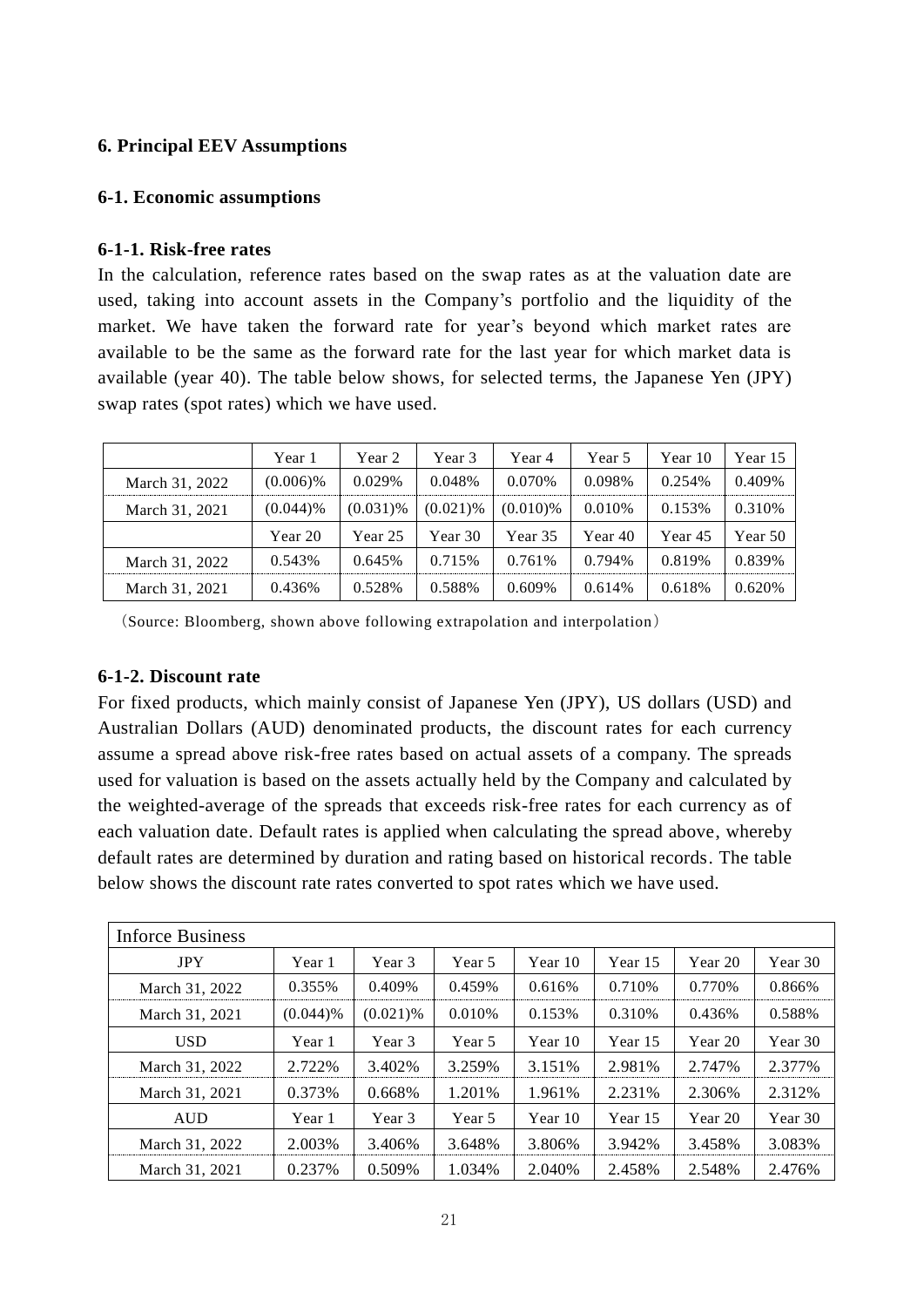| New Business   |        |         |         |         |         |         |         |  |
|----------------|--------|---------|---------|---------|---------|---------|---------|--|
| Year ended     |        |         |         |         |         |         |         |  |
| March 31, 2022 | Year 1 | Year 3  | Year 5  | Year 10 | Year 15 | Year 20 | Year 30 |  |
| <b>JPY</b>     | 0.249% | 0.302\% | 0.352\% | 0.509%  | 0.621\% | 0.703%  | 0.821%  |  |
| USD            | 2.348% | 3.026%  | 2.883%  | 2.776%  | 2.670%  | 2.514%  | 2.223%  |  |
| <b>AUD</b>     | 1.772% | 3.172%  | 3.413%  | 3.571%  | 3.746%  | 3.312%  | 2.986%  |  |

(Note: The spot rates for USD and AUD as of March 31, 2021 include illiquidity premium)

[Reference: USD and AUD swap rates (spot rates)]

| USD            | Year 1  | Year 3  | Year 5  | Year 10 | Year 15 | Year 20 | Year 30 |
|----------------|---------|---------|---------|---------|---------|---------|---------|
| March 31, 2022 | 1.679%  | 2.354%  | 2.211\% | 2.105%  | 2.113%  | 2.096%  | 1.945%  |
| March 31, 2021 | 0.217\% | 0.512\% | 1.043%  | 1.802\% | 2.099%  | 2.207%  | 2.246%  |
| <b>AUD</b>     | Year 1  | Year 3  | Year 5  | Year 10 | Year 15 | Year 20 | Year 30 |
| March 31, 2022 | 1.358%  | 2.752%  | 2.992%  | 3.150\% | 3.396%  | 3.050\% | 2.812%  |
| March 31, 2021 | 0.121%  | 0.392%  | 0.917%  | 1.922%  | 2.359%  | 2.474%  | 2.426%  |

(Source: Bloomberg, shown above following extrapolation and interpolation)

### **6-1-3. Economic scenarios**

#### **1. Interest rate model**

We have adopted a stochastic alpha beta rho LIBOR market model, in which interest rates associated with JPY, USD, AUD, Euro (EUR) and New Zealand Dollar (NZD) are calculated. The model follows a risk-neutral approach in which JPY is set as a base currency, and correlations between the interest rates are taken into account. The interest rate model has been calibrated considering the market environment as of each reporting date, and the parameters used are estimated from the yield curve and implied volatilities of interest rate swaptions with various maturities. A set of 5,000 simulated economic scenarios are used in calculating time value of financial options and guarantees. These scenarios have been generated by Willis Towers Watson.

A selection of implied volatilities of interest rate swaptions used to calibrate the scenarios is as follows:

| Option          | Swap            |            |     | March 31, 2021 |            |            |            | March 31, 2022 |            |            |     |
|-----------------|-----------------|------------|-----|----------------|------------|------------|------------|----------------|------------|------------|-----|
| Term<br>(years) | Term<br>(years) | <b>JPY</b> | USD | <b>AUD</b>     | <b>EUR</b> | <b>NZD</b> | <b>JPY</b> | <b>USD</b>     | <b>AUD</b> | <b>EUR</b> | NZD |

Interest rate swaptions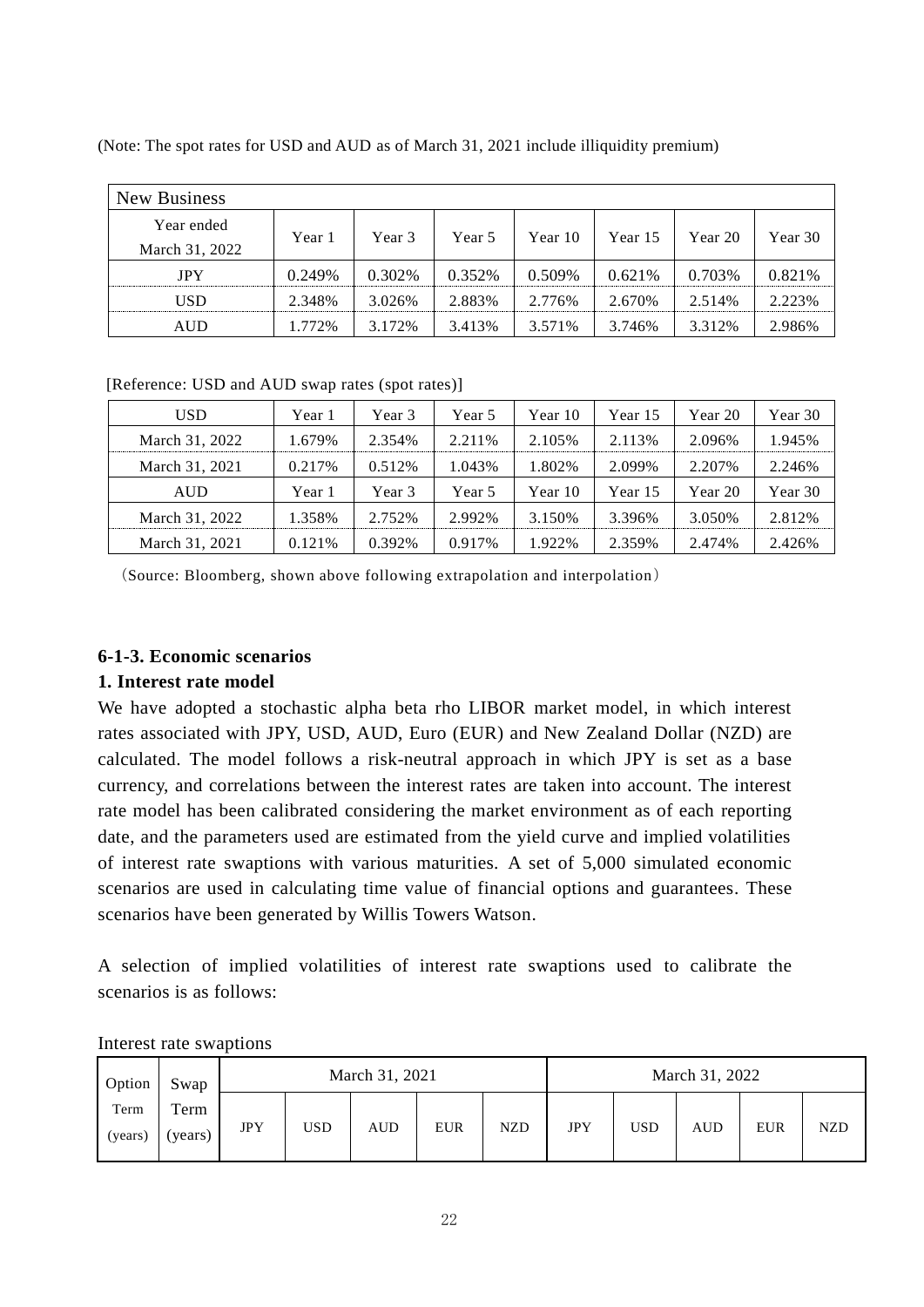| 5  | 5  | 19.7bp             | 80.4bp | 68.8bp | 54.6bp | 30.5% | 30.0bp | 95.8bp             | 83.6bp | 89.3bp | 31.1% |
|----|----|--------------------|--------|--------|--------|-------|--------|--------------------|--------|--------|-------|
| 5  | 7  | 20.6bp             | 78.5bp | 71.9bp | 55.8bp | 30.1% | 31.1bp | 92.6bp             | 80.2bp | 84.3bp | 31.2% |
| 5  | 10 | 22.3bp             | 75.5bp | 67.0bp | 56.6bp | 29.8% | 34.1bp | 87.6bp             | 77.9bp | 76.8bp | 31.3% |
| 7  | 5  | 21.3bp             | 76.9bp | 66.3bp | 56.0bp | 29.6% | 31.0bp | 88.9bp             | 76.8bp | 81.5bp | 31.3% |
| 7  | 7  | 22.0 <sub>bp</sub> | 74.6bp | 66.6bp | 56.5bp | 29.4% | 32.1bp | 85.4bp             | 75.4bp | 78.2bp | 31.3% |
| 7  | 10 | 24.1bp             | 71.3bp | 61.3bp | 56.7bp | 29.1% | 34.4bp | 81.6bp             | 73.7bp | 73.3bp | 31.5% |
| 10 | 5  | 24.0bp             | 68.9bp | 61.6bp | 56.2bp | 29.0% | 33.4bp | 79.0 <sub>bp</sub> | 69.0bp | 72.9bp | 31.5% |
| 10 | 7  | 24.5bp             | 67.2bp | 58.4bp | 56.4bp | 28.8% | 34.4bp | 76.5bp             | 68.4bp | 70.8bp | 31.6% |
| 10 | 10 | 26.9bp             | 64.7bp | 52.2bp | 56.5bp | 28.6% | 35.8bp | 73.7bp             | 66.8bp | 67.5bp | 31.7% |

(Source: Bloomberg)

JPY, USD, AUD and EUR derived from the "Normal Model; NZD is derived from the "Black model (Lognormal Model)"

## **2. Implied volatilities of equities and exchange rates**

Volatilities of traditional equity indices and exchange rates are calibrated based on the implied volatilities of relevant options traded in the market. Selected implied volatilities used to calibrate the economic scenarios are as follows:

#### Equity Options

|            |            | Option | <b>Implied Volatility</b> |                |  |  |  |
|------------|------------|--------|---------------------------|----------------|--|--|--|
| Currency   | Underlying | Term   | March 31, 2021            | March 31, 2022 |  |  |  |
| <b>JPY</b> | Nikkei225  | 3 Year | 19.8%                     | 19.9%          |  |  |  |
|            |            | 4 Year | 19.8%                     | 19.7%          |  |  |  |
|            |            | 5 Year | 19.8%                     | 19.6%          |  |  |  |
| <b>USD</b> | S&P 500    | 3 Year | 19.8%                     | 21.4%          |  |  |  |
|            |            | 4 Year | 20.4%                     | 21.3%          |  |  |  |
|            |            | 5 Year | 20.8%                     | 21.3%          |  |  |  |
| <b>EUR</b> | Euro       | 3 Year | 17.6%                     | 19.6%          |  |  |  |
|            | Stoxx50    | 4 Year | 17.7%                     | 19.3%          |  |  |  |
|            |            | 5 Year | 17.8%                     | 19.3%          |  |  |  |

(Source: Markit (interpolated/extrapolated))

#### Foreign Exchange Options

|                | Jption.<br>term | Implied Volatility |                  |  |  |  |
|----------------|-----------------|--------------------|------------------|--|--|--|
| $\cup$ urrency |                 | 2021<br>March 31   | 2022<br>March 31 |  |  |  |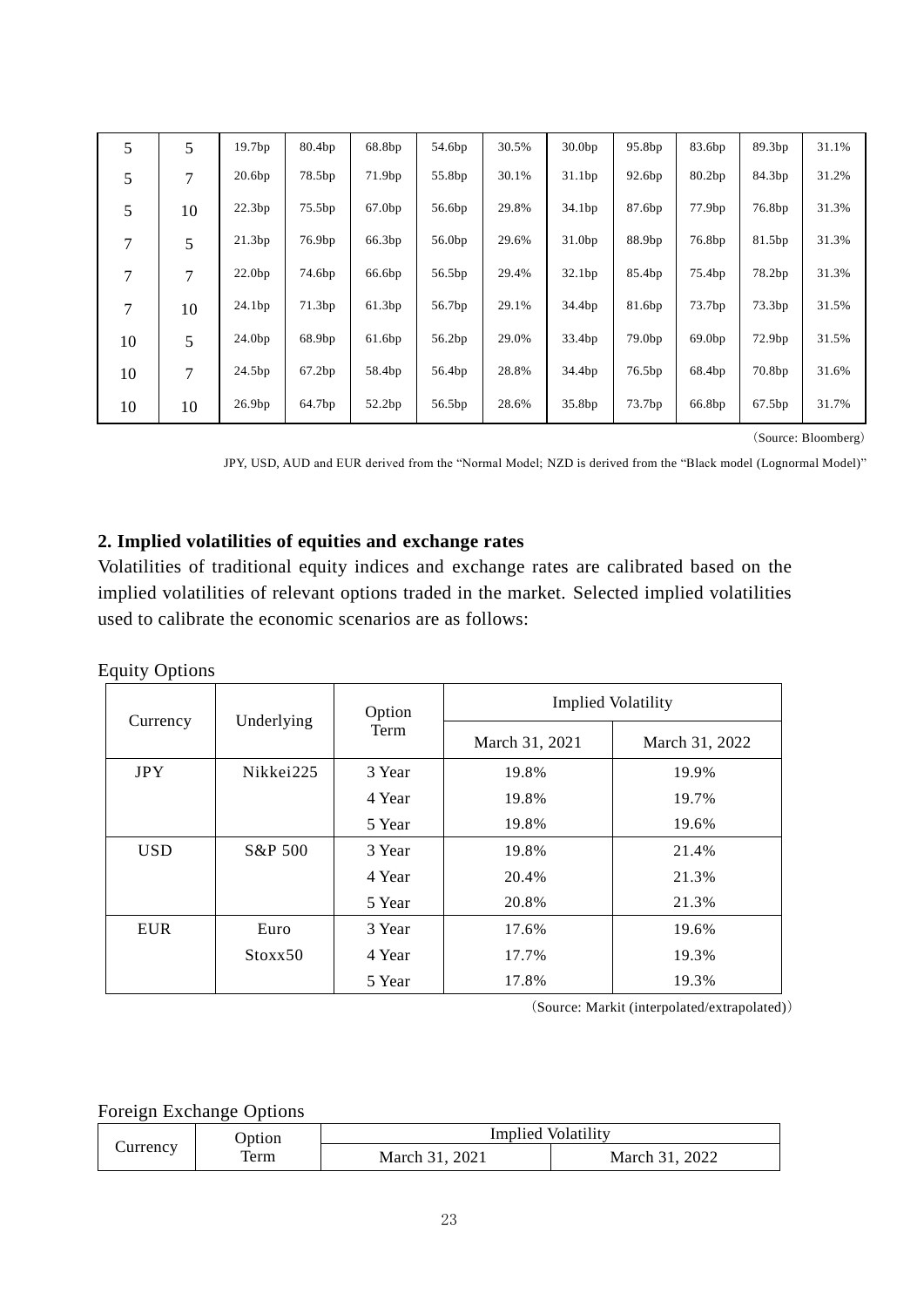| USD        | 8.2%<br>10 Year |       | 9.0%  |
|------------|-----------------|-------|-------|
| AUD        | 10 Year         | 12.8% | 13.7% |
| <b>EUR</b> | 10 Year         | 8.5%  | 9.7%  |
| NZD        | 10 Year         | 12.3% | 14.3% |

(Source: Bloomberg)

#### **3. Correlations**

In addition to the use of the implied volatilities described above, we have calculated volatilities reflecting our asset portfolio composition and correlation factors among asset classes. The share of each asset in the portfolio is assumed to be unchanged over the projection period.

For correlation factors, we have not observed relevant market data from exotic options with sufficient liquidity. Therefore, we have estimated correlation factors based on the most recent 10 years of market data. The following table shows the correlation factors between the variables used. The following table shows the correlation factors between the variables used at March 31, 2022.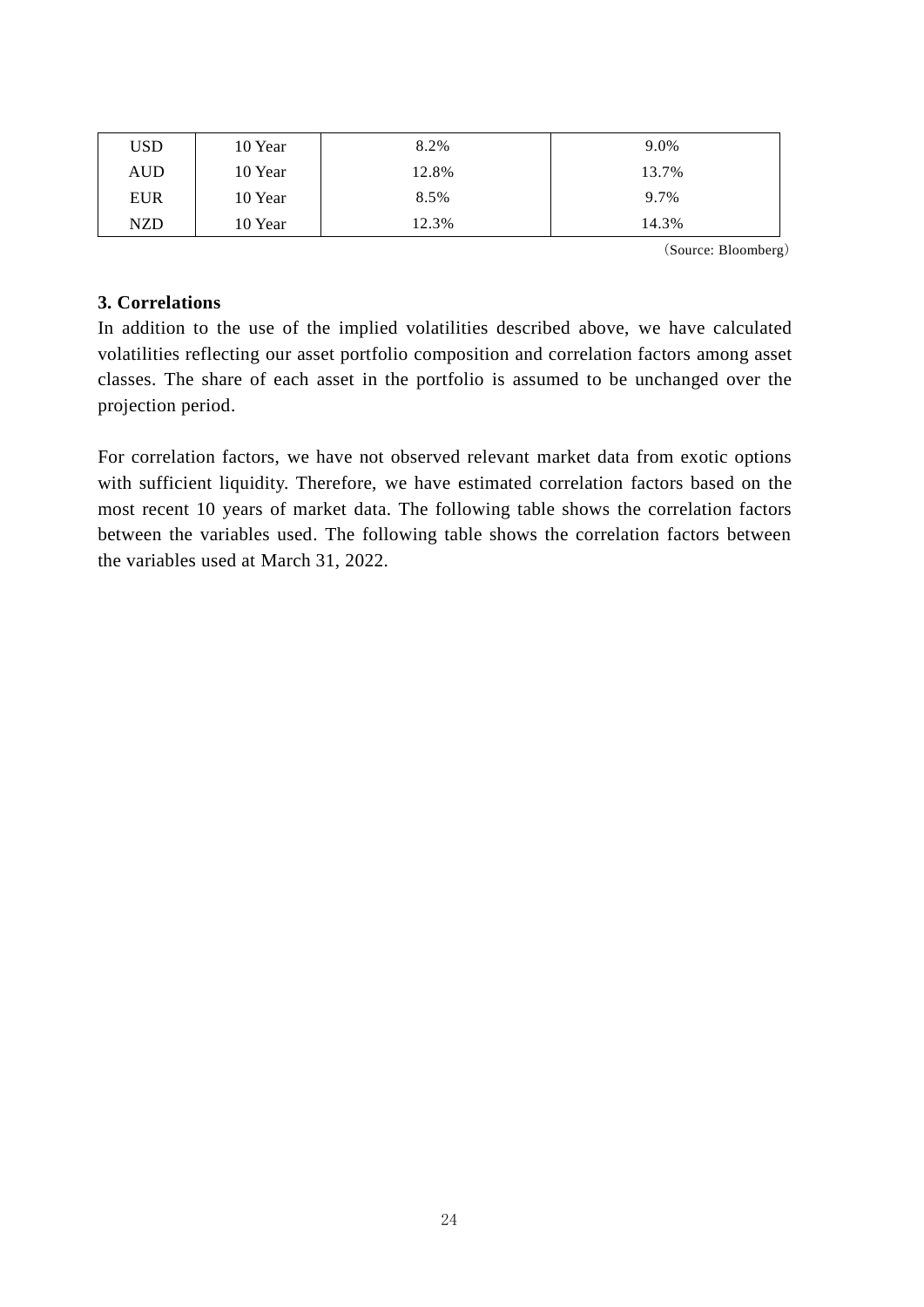|                             | <b>JPY</b> | <b>AUD</b> | <b>USD</b> | <b>EUR</b> | <b>NZD</b> |      | JPY/AUD JPY/USD JPY/EUR JPY/NZD     |      |      | <b>JPY</b> | <b>USD</b> | <b>EUR</b> |
|-----------------------------|------------|------------|------------|------------|------------|------|-------------------------------------|------|------|------------|------------|------------|
|                             | Short      | Short      | Short      | Short      | Short      |      | Exchange Exchange Exchange Exchange |      |      | Equity     | Equity     | Equity     |
|                             | Rate       | Rate       | Rate       | Rate       | Rate       | Rate | Rate                                | Rate | Rate | Index      | Index      | Index      |
| $_{\mathrm{JPY}}$           | 100%       |            | 64%        | 62%        | 49%        | 28%  | 45%                                 | 45%  | 30%  | 39%        |            | 20%        |
| <b>Short Rate</b>           |            | 51%        |            |            |            |      |                                     |      |      |            | 15%        |            |
| $\hbox{AUD}$<br>Short Rate  | 51%        | 100%       | 74%        | 73%        | 83%        | 56%  | 37%                                 | 46%  | 42%  | 34%        | 21%        | 20%        |
|                             |            |            |            |            |            |      |                                     |      |      |            |            |            |
| <b>USD</b><br>Short Rate    | 64%        | 74%        | 100%       | 73%        | 69%        | 44%  | 49%                                 | 50%  | 44%  | 46%        | 31%        | 28%        |
| ${\rm EUR}$                 |            |            |            |            |            |      |                                     |      |      |            |            |            |
| <b>Short Rate</b>           | 62%        | 73%        | 73%        | 100%       | 66%        | 42%  | 30%                                 | 57%  | 39%  | 37%        | 16%        | 16%        |
| $\ensuremath{\mathsf{NZD}}$ |            |            |            |            |            |      |                                     |      |      |            |            |            |
| Short Rate                  | 49%        | 83%        | 69%        | 66%        | 100%       | 39%  | 31%                                 | 37%  | 39%  | 27%        | 13%        | 16%        |
| JPY/AUD                     |            |            |            |            |            |      |                                     |      |      |            |            |            |
| Exchange                    | 28%        | 56%        | 44%        | 42%        | 39%        | 100% | 53%                                 | 69%  | 86%  | 68%        | 62%        | 52%        |
| Rate                        |            |            |            |            |            |      |                                     |      |      |            |            |            |
| JPY/USD                     |            |            |            |            |            |      |                                     |      |      |            |            |            |
| Exchange                    | 45%        | 37%        | 49%        | 30%        | 31%        | 53%  | 100%                                | 68%  | 50%  | 61%        | 22%        | 33%        |
| Rate                        |            |            |            |            |            |      |                                     |      |      |            |            |            |
| JPY/EUR                     |            |            |            |            |            |      |                                     |      |      |            |            |            |
| Exchange                    | 45%        | 46%        | 50%        | 57%        | 37%        | 69%  | 68%                                 | 100% | 72%  | 62%        | 40%        | 36%        |
| Rate                        |            |            |            |            |            |      |                                     |      |      |            |            |            |
| JPY/NZD                     |            |            |            |            |            |      |                                     |      |      |            |            |            |
| Exchange                    | 30%        | 42%        | 44%        | 39%        | 39%        | 86%  | 50%                                 | 72%  | 100% | 68%        | 61%        | 50%        |
| Rate                        |            |            |            |            |            |      |                                     |      |      |            |            |            |
| $_{\mathrm{JPY}}$<br>Equity | 39%        | 34%        | 46%        | 37%        | 27%        | 68%  | 61%                                 | 62%  | 68%  | 100%       | 64%        | 67%        |
| Index                       |            |            |            |            |            |      |                                     |      |      |            |            |            |
| $_{\rm USD}$                |            |            |            |            |            |      |                                     |      |      |            |            |            |
| Equity                      | 15%        | 21%        | 31%        | 16%        | 13%        | 62%  | 22%                                 | 40%  | 61%  | 64%        | 100%       | 76%        |
| Index                       |            |            |            |            |            |      |                                     |      |      |            |            |            |
| ${\rm EUR}$                 |            |            |            |            |            |      |                                     |      |      |            |            |            |
| Equity                      | 20%        | 20%        | 28%        | 16%        | 16%        | 52%  | 33%                                 | 36%  | 50%  | 67%        | 76%        | 100%       |
| Index                       |            |            |            |            |            |      |                                     |      |      |            |            |            |

(Source: Bloomberg)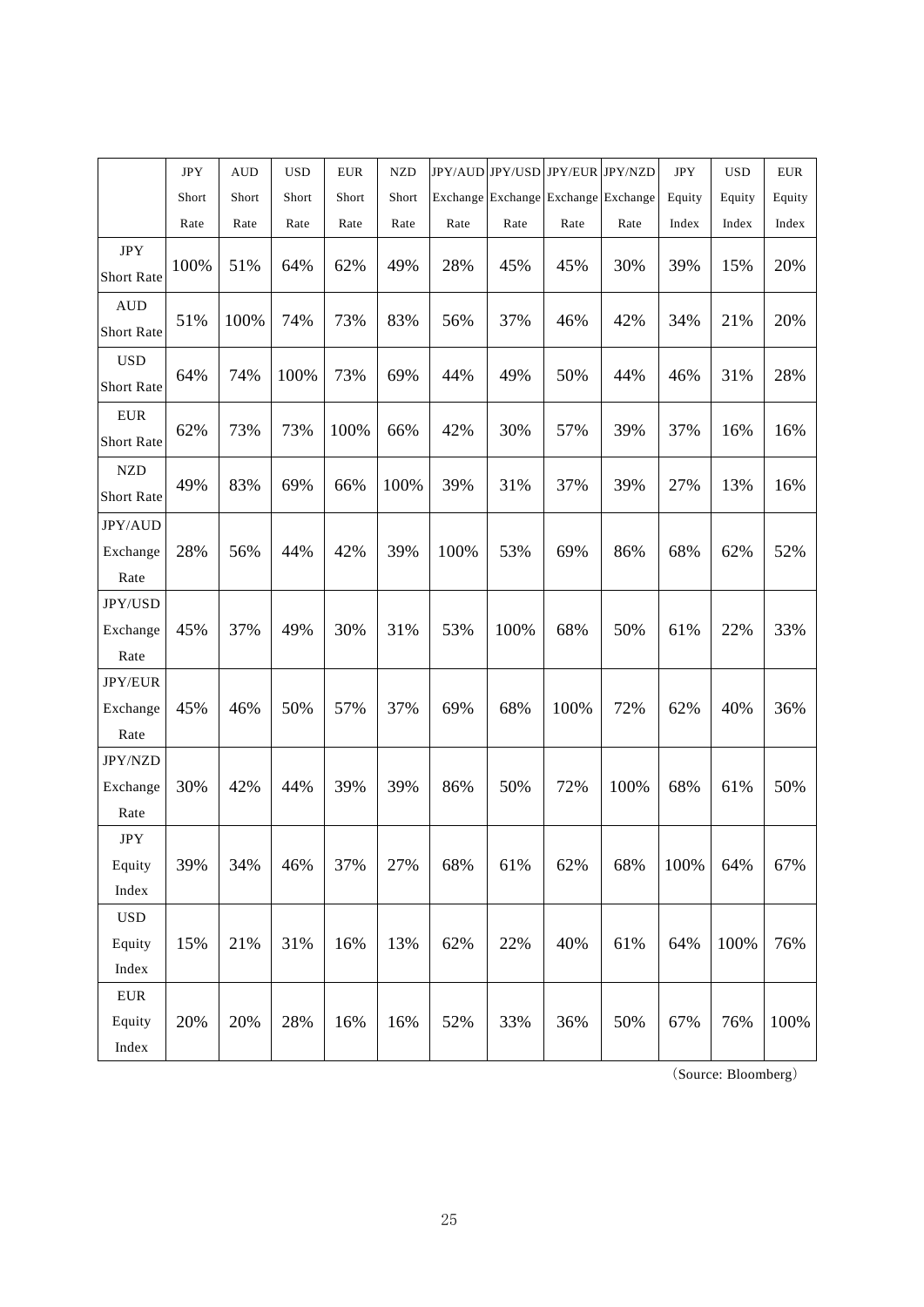### **6-1-4. Assumed investment yields on each asset class**

The assumed investment yields on each asset class used in the calculation of the expected existing business contribution in excess of reference rate in the movement analysis are as follows:

| Asset class       | Assumed investment yield |
|-------------------|--------------------------|
| Short term assets | 0.00%                    |
| Domestic bonds    | 0.11%                    |
| Domestic equity   | 6.57%                    |
| Foreign bonds     | 0.01%                    |
| Foreign equity    | 4.85%                    |

In the calculation of the expected existing business contribution in excess of reference rate, the portfolio investment yield is calculated by taking a weighted average of the assumed investment yield of each asset class above as of March 31, 2021.

### **6-2. Non-economic assumptions**

All cash flows (including premiums, operating expenses, benefits and claims, payments of cash surrender value, taxes, and others) are projected applying best estimate assumptions up to the termination of the policies, with the assumptions set by product with consideration to past, current and expected future experience.

## **6-2-1. Expenses**

Expense assumptions were set based on the actual experience in the latest year. The future inflation rate was set to zero.

### **6-2-2. Corporate tax rates**

Corporate tax rates were set based on recent tax practice. In the EEV the corporate tax rate (including local tax) is 28.00%.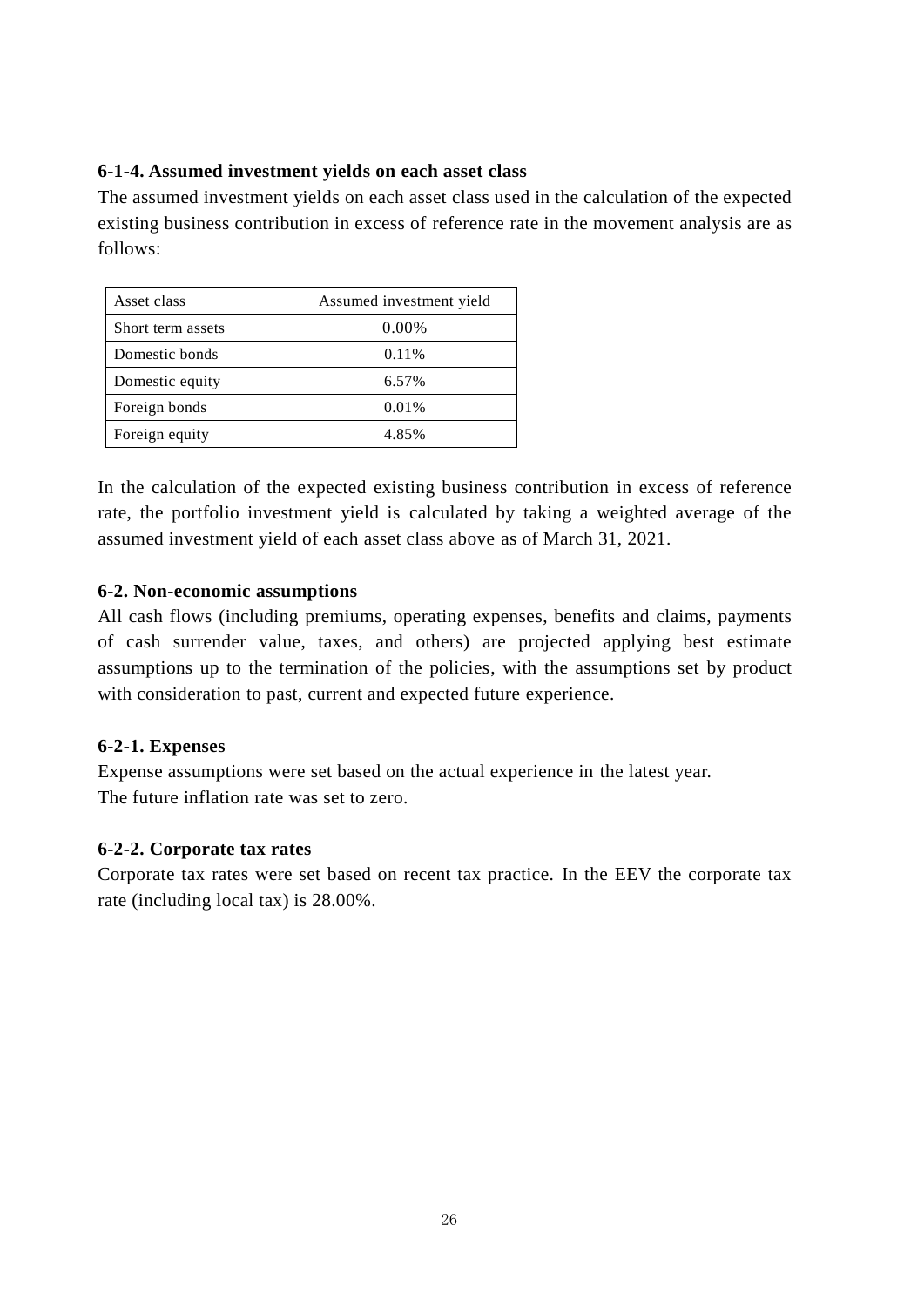### **7. Actuarial Opinion**

The Company requested Willis Towers Watson, an independent actuarial firm, to review the calculation of the Company's EEV results and obtained the following opinion.

Willis Towers Watson has reviewed the methodology and assumptions used to determine the embedded value results as at March 31, 2022 for MSI Primary Life. The review covered the embedded values as at March 31, 2022, the value of new business issued in fiscal year 2021, the analysis of movement in the embedded value during fiscal year 2021 and the sensitivities of the embedded value and new business value to changes in assumptions.

Willis Towers Watson has concluded that the methodology and assumptions used, together with the disclosure provided in this document, comply with the EEV Principles. In particular:

- The methodology makes allowance for the aggregate risks in the covered business through the Company's bottom-up methodology as described in this document, which includes a stochastic allowance for financial options and guarantees, and deductions to allow for the frictional cost of required capital and the impact of non-hedgeable risks. For fixed products, the Company uses a discount rate that takes the spreads of actual assets held into consideration; and
- The operating assumptions have been set with appropriate regard to past, current and expected future experience; and
- The economic assumptions used are internally consistent and consistent with observable market data.

Willis Towers Watson has also reviewed the results of the calculations, without however undertaking detailed checks of all the models, processes and calculations involved. On the basis of this review, Willis Towers Watson is satisfied that the disclosed results have been prepared, in all material respects, in accordance with the methodology and assumptions set out in this disclosure document.

COVID-19 is an ongoing and continuously evolving issue which is and will continue to have significant effects on global economic activity and insurance claims experience. The actual effects of COVID-19 could have an unexpected material impact on our findings. The level of uncertainty affecting our conclusions and the underlying volatility of actual outcomes is increased because of the emergence and contingent evolution of COVID-19.

In arriving at these conclusions, Willis Towers Watson has relied on data and information provided by the Company, including estimates for the market value of assets for which no market prices exist. This opinion is made solely to the Company in accordance with the terms of